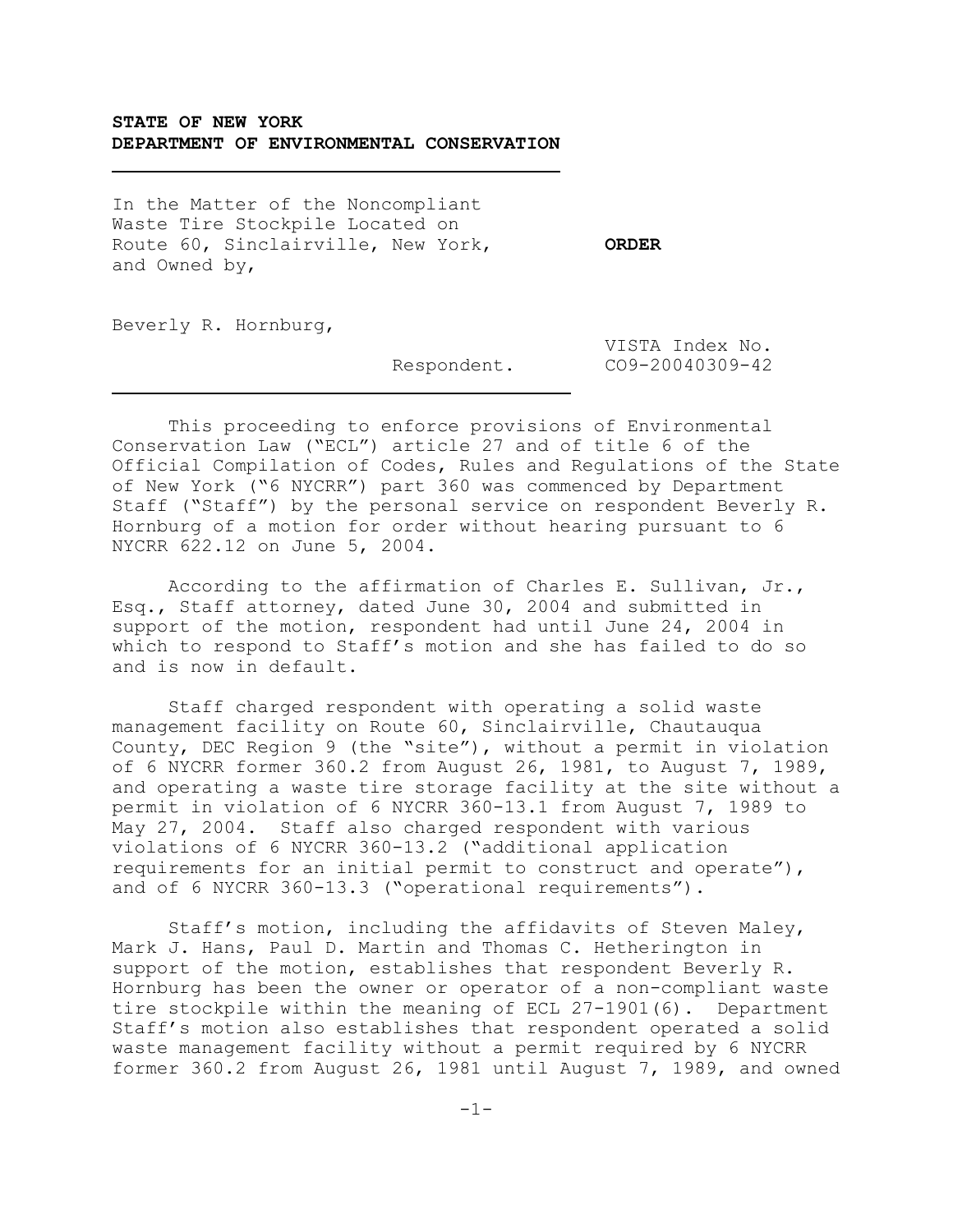or operated a waste tire storage facility without a permit in violation of 6 NYCRR 360-13.1 from August 7, 1989 to May 27, 2004, the date of the motion.

Department Staff has also demonstrated that between December 31, 1988, and May 27, 2004, respondent continuously violated eight separate operational requirements of 6 NYCRR 360-13.3, as set forth and described in Staff's motion and herein.

Although it is customary for orders of the Commissioner to be issued at the conclusion of a proceeding, Staff makes an adequate showing that exigent circumstances exist and, therefore, an expedited, partial determination of Staff's motion is justified.

I adopt the findings of fact and conclusions of law, together with the written discussion in support set forth in the ruling/hearing report of Chief Administrative Law Judge ("CALJ") James T. McClymonds dated August 24, 2004 and I conclude that at this point Staff is entitled to some but not all of the relief requested. The matters upon which the CALJ reserved decision are not presently before me, and I reserve decision on those issues.

THEREFORE, having considered this matter, it is ORDERED that:

1. Staff's motion for order without hearing is granted in part.

2. Respondent is determined to have operated a solid waste management facility without a valid permit in continuing violation of 6 NYCRR former 360.2 from August 26, 1981 to August 7, 1989.

3. Respondent is determined to have operated a waste tire storage facility without a permit in continuing violation of 6 NYCRR 360-13.1 from August 7, 1989 to May 27, 2004, the date of Staff's motion for order without hearing.

4. Respondent is determined to have continuously violated the following operational requirements provided for in 6 NYCRR 360-13.3 during the time period from December 31, 1988 to May 27, 2004:

> a. Respondent failed to maintain access roads within the storage facility in passable condition at all times to allow for access by firefighting and emergency response equipment in violation of 6 NYCRR 360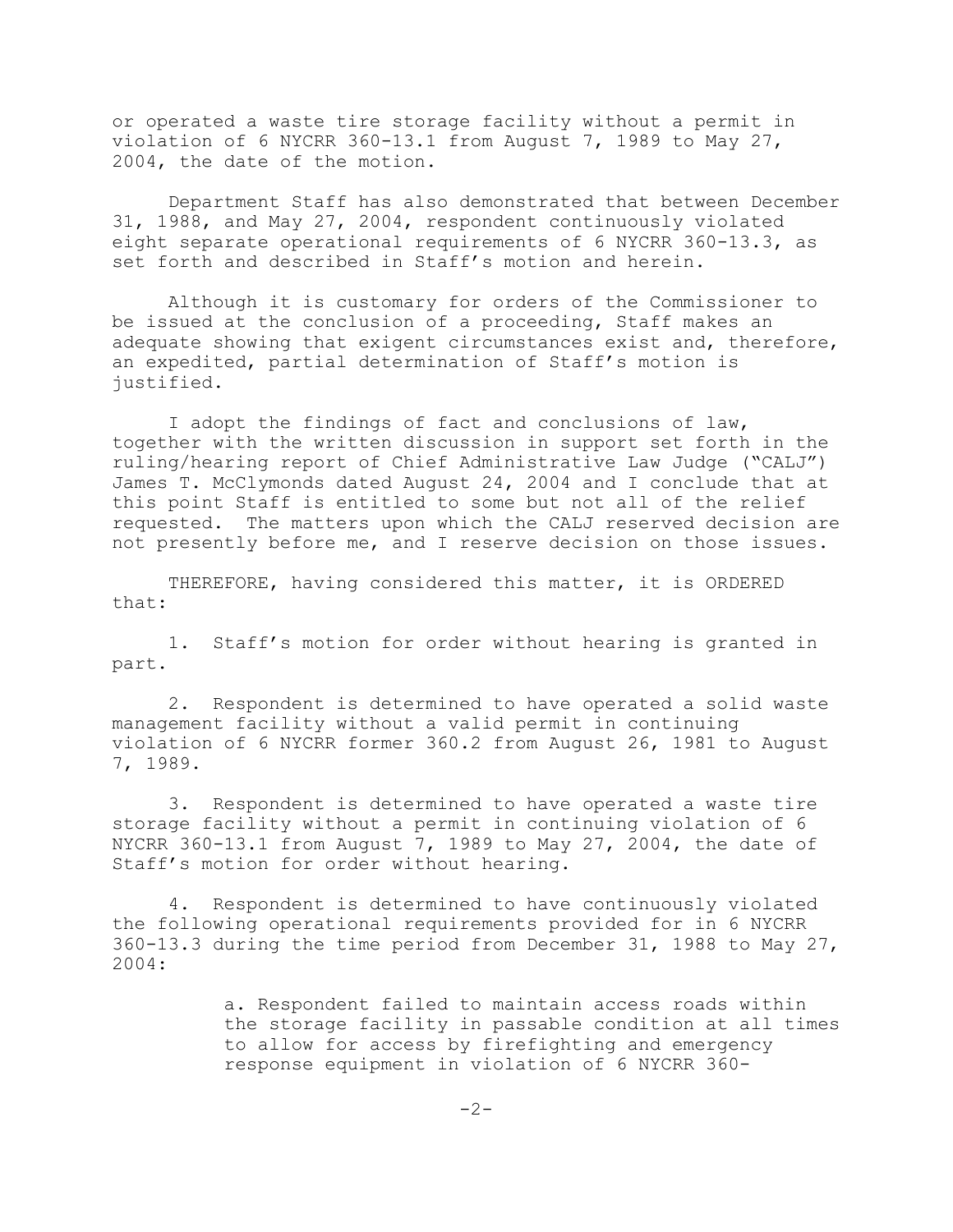13.3(c)(1).

b. Respondent operated a waste tire storage facility having more than 2,500 tires that does not have fully charged large capacity carbon dioxide or dry chemical fire extinguishers located in strategically placed enclosures throughout the entire facility, in violation of 6 NYCRR 360-13.3(c)(4).

c. Respondent operated a waste tire storage facility having more than 2,500 tires that does not have an active hydrant or viable fire pond on the facility, in violation of 6 NYCRR 360-13.3(c)(4).

d. Respondent failed to maintain waste tire piles that are accessible on all sides to fire fighting and emergency response equipment, in violation of 6 NYCRR 360-13.3(c)(5).

e. Respondent failed to eliminate potential ignition sources within the tire storage areas, in violation of 6 NYCRR 360-13.3(c)(6).

f. Respondent operated a waste tire storage facility having more than 2,500 tires that is not enclosed by a 6-foot high chain link fence or equivalent structure, in violation of 6 NYCRR 360-13.3(d)(2).

g. Respondent never prepared and filed quarterly operation reports with the Department, in violation of 6 NYCRR 360-13.3(e)(2).

h. Respondent never prepared and filed annual reports with the Department, in violation of 6 NYCRR 360- 13.3(e)(3).

5. As a result of the above violations, respondent is determined to have owned and presently operates a noncompliant waste tire stockpile as that term is defined by ECL  $27-1901(6)$ .

6. Staff's prayer for relief as set forth in articles I, II, IV and VII of Staff's motion for order without hearing dated May 27, 2004 is granted in part as follows and it is hereby ordered that:

I. Respondent shall immediately stop allowing any waste tires to come onto the site in any manner or method, or for any purpose, including but not limited to nor exemplified by,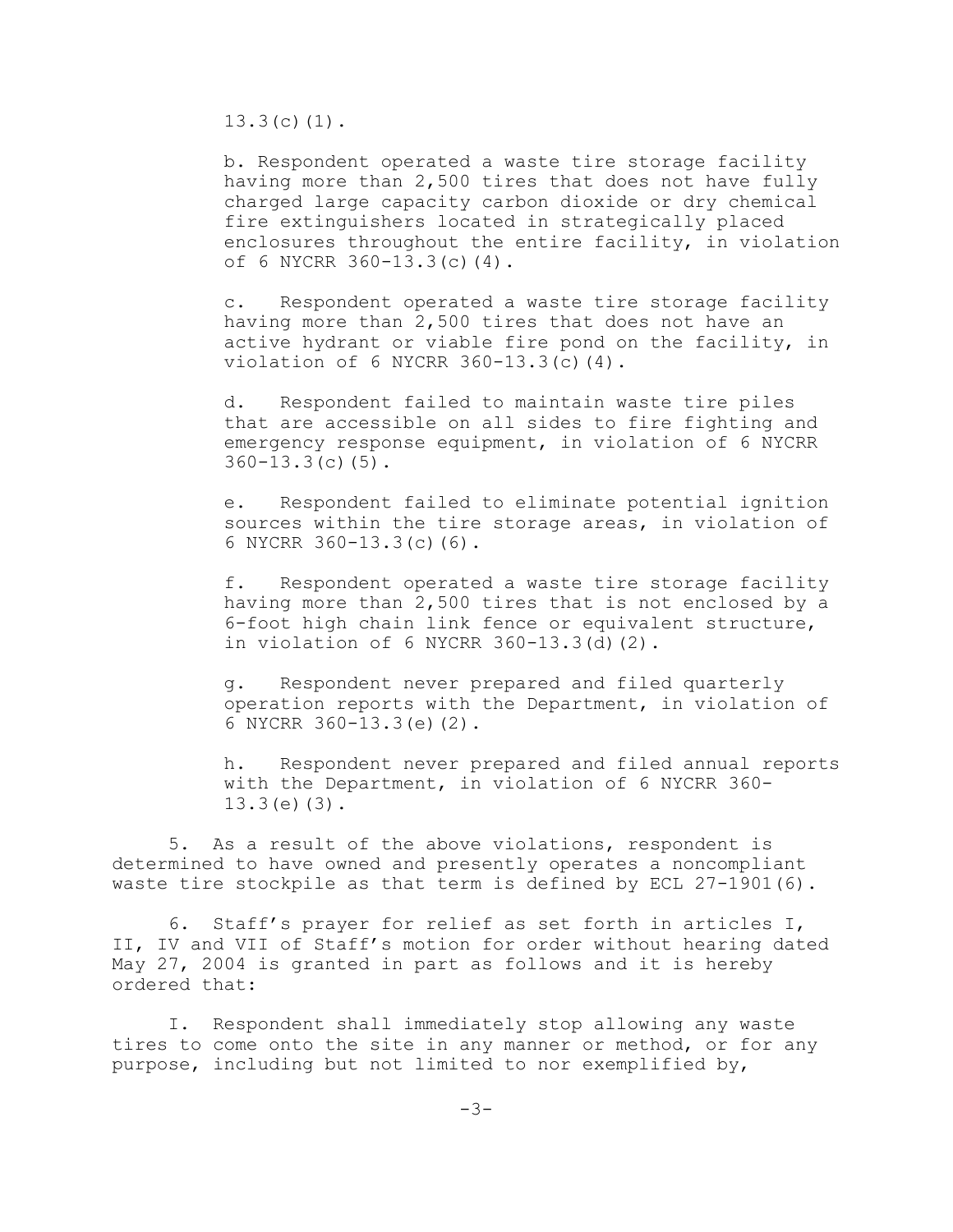acceptance, sufferance, authorization, deposit, or storage.

II. As requested in article II of Staff's prayer for relief, it is hereby ordered:

A. In accordance with the requirements of this Paragraph II, respondent shall cause all waste tires to be removed from the site in the following manner and schedule:

1. For purposes of this Paragraph II, "waste tires" includes, but is not limited to, tires of any size (including passenger, truck, and off-road vehicle tires), whether whole or in portions (including halved, quartered, cut sidewalls, cut tread lengths, tire shreds, tire chips); burned tire remains; and tire rims.

2. Starting within thirty (30) days after the date of this order, respondent shall remove and transport to Departmentauthorized locations and only in vehicles permitted to transport such waste pursuant to 6 NYCRR Part 364 no less than 400 tons of waste tires for each seven calendar day period, the first day of the first such period being the first day removal and transportation shall commence. Respondent shall provide no less than one business day's advance notice to the following individuals of the start of waste tire removal activities:

> New York State Department of Environmental Conservation 625 Broadway, 9th floor Albany, New York 12233-7253 ATTN: David Vitale, P.E. *Re*: VISTA Index No. CO9-20040309-42

and

New York State Department of Environmental Conservation 270 Michigan Avenue Buffalo, New York 14203-2999 ATTN: Mark J. Hans, P.E. *Re:* VISTA Index No. CO9-20040309-42

3. Respondent shall use a certified weight scale to weigh each load of waste tires taken off the site for proper disposal, with the weight of waste tires being determined by first weighing a vehicle used to transport the waste tires before loading it with waste tires and then by weighing the vehicle after it is loaded with waste tires and immediately before it leaves the site for off-site transport and disposal.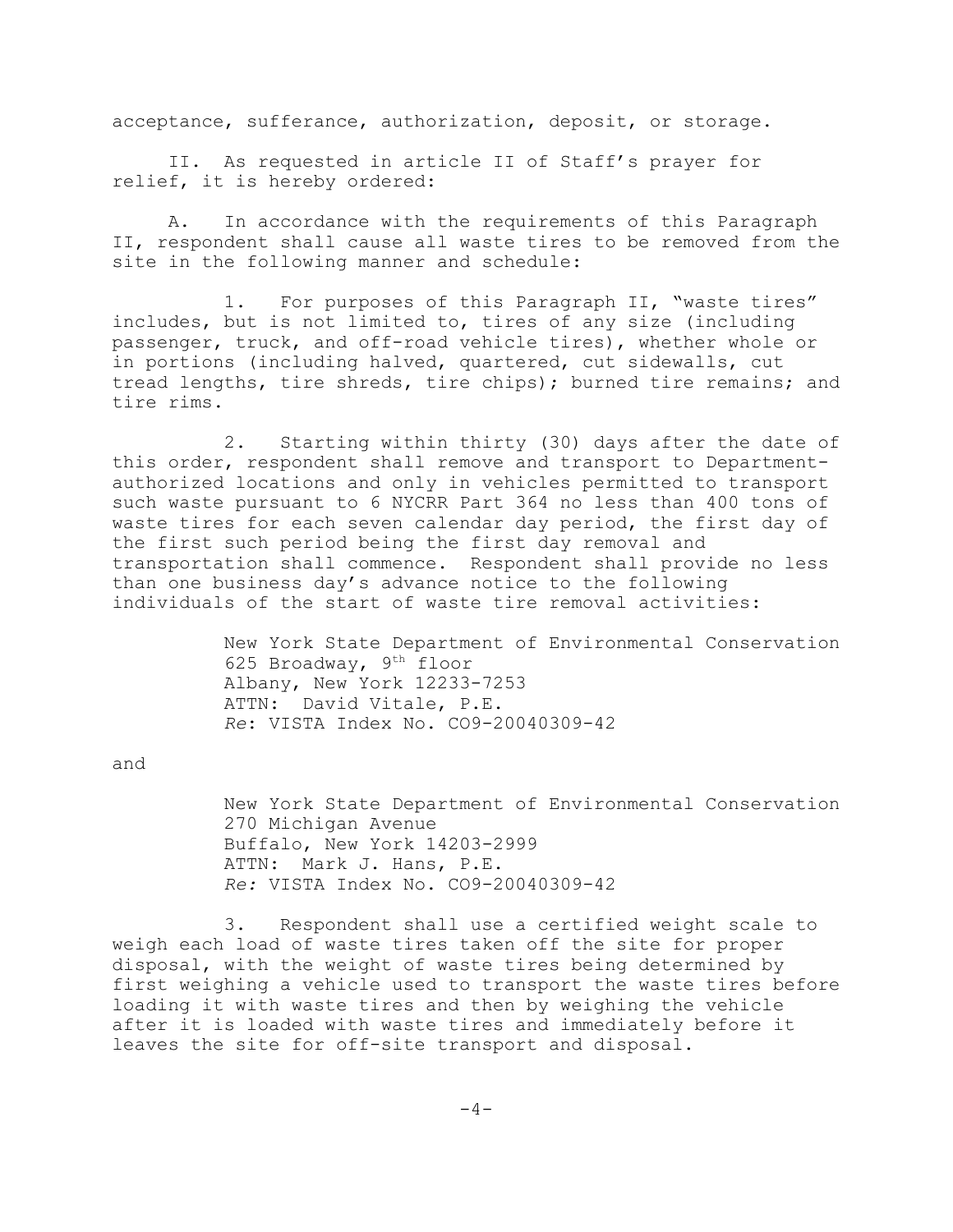4.(i). Starting the first Monday after the end of the first seven calendar day period following the date of this order, and continuing each subsequent Monday until no waste tires shall remain at the site, respondent shall submit by means of delivery by the United States Postal Service, private courier service, or hand delivery a written report to the Department at the following address:

> New York State Department of Environmental Conservation 625 Broadway, 9th floor Albany, New York 12233-7253 ATTN: David Vitale, P.E. *Re:* VISTA Index No. CO9-20040309-42

and

New York State Department of Environmental Conservation 270 Michigan Avenue Buffalo, New York 14203-2999 ATTN: Mark J. Hans, P.E. *Re*: VISTA Index No. CO9-20040309-42

(ii). Each such report shall contain the following information pertaining to each seven calendar-day period and the following certification:

a. A chart for each of the seven calendar days to which the report pertains that shall have five columns labeled as follows: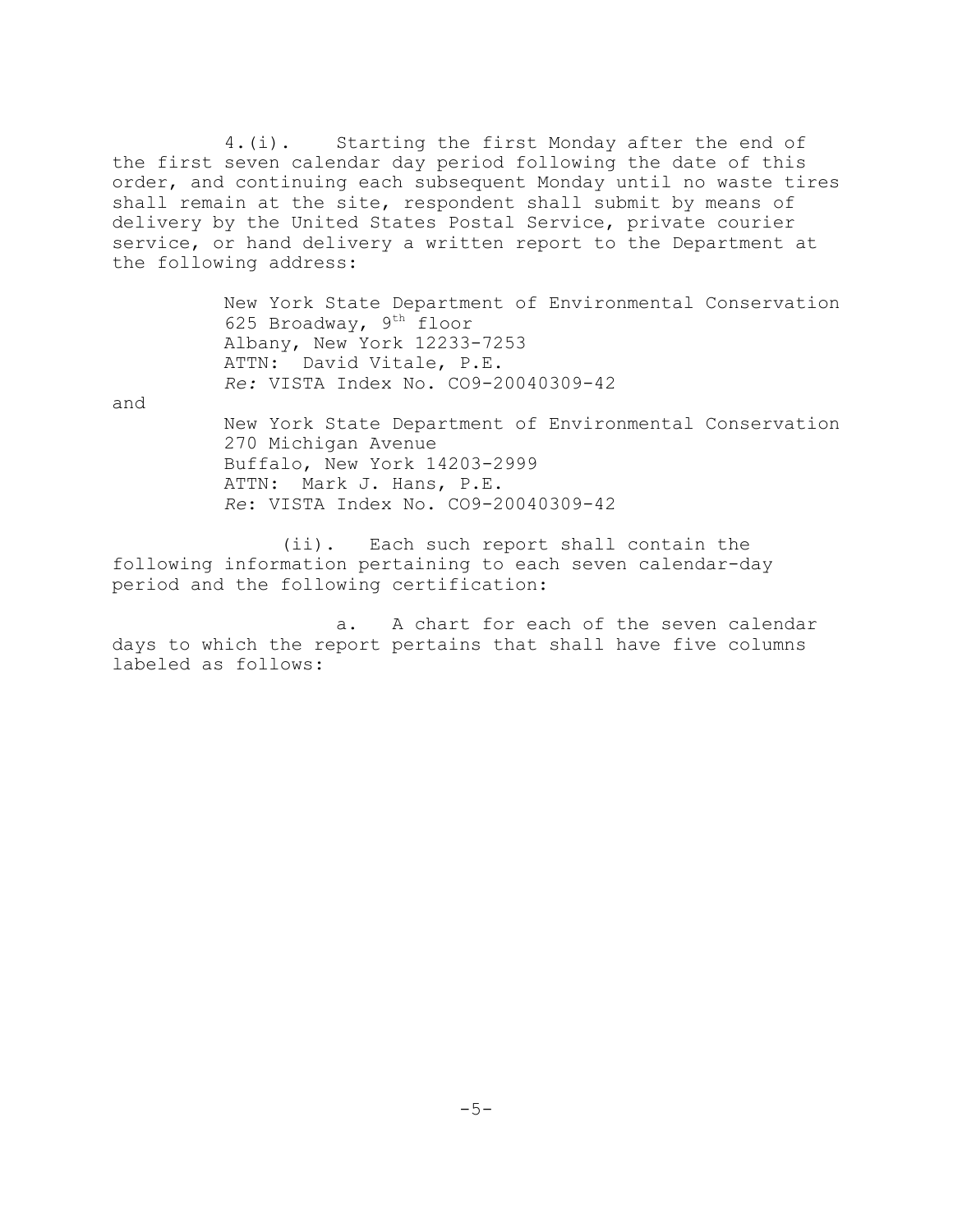| name,<br>address, &<br>phone<br>number of<br>the<br>transporter<br>and the<br>Part 364<br>permit<br>number and<br>license<br>plate<br>number of<br>the<br>transport<br>vehicle to<br>which the<br>weights<br>shown to<br>the right | that<br>vehicle's<br>weight in<br>pounds<br>before<br>loading it<br>with waste<br>tires | that<br>vehicle's<br>weight in<br>pounds<br>after<br>loading it<br>with waste<br>tires and<br>immediately<br>before it<br>goes off<br>site | weight of<br>the waste<br>tires in<br>that<br>vehicle's<br>load $(viz.,$<br>third<br>column,<br>less second<br>column) in<br>pounds | the name,<br>address,<br>and phone<br>number of<br>the<br>facility<br>accepting<br>the waste<br>tires in<br>that<br>vehicle's<br>load |
|------------------------------------------------------------------------------------------------------------------------------------------------------------------------------------------------------------------------------------|-----------------------------------------------------------------------------------------|--------------------------------------------------------------------------------------------------------------------------------------------|-------------------------------------------------------------------------------------------------------------------------------------|---------------------------------------------------------------------------------------------------------------------------------------|
| pertain                                                                                                                                                                                                                            |                                                                                         |                                                                                                                                            |                                                                                                                                     |                                                                                                                                       |

with each row in the chart relating to an individual load on a specifically identified vehicle and with copies of the two weigh tickets used to determine the weight of that load.

b. Copies of the certified weight slips pertaining to each vehicle load, showing the pre-load and postload weights pertaining to that vehicle. The weight slips shall be labeled in such a manner as to allow a reviewer to match each weight slip with the weight shown on the chart to which it pertains.

c. A copy of each agreement with a facility accepting the waste tires in that vehicle's load. Each agreement shall be labeled in such a manner as to allow a reviewer to match each load accepted by that facility to the agreement with that facility (if an agreement covers more than one load, respondent shall submit only one copy of that agreement. If an agreement covers loads in more than one reporting period, respondent shall provide a copy of that agreement in the first report covering a load to which it pertains, and subsequent reports shall simply identify the report in which the copy of the agreement may be reviewed.); and a copy of the receipt for each load of waste tires accepted at the facility accepting that vehicle's load.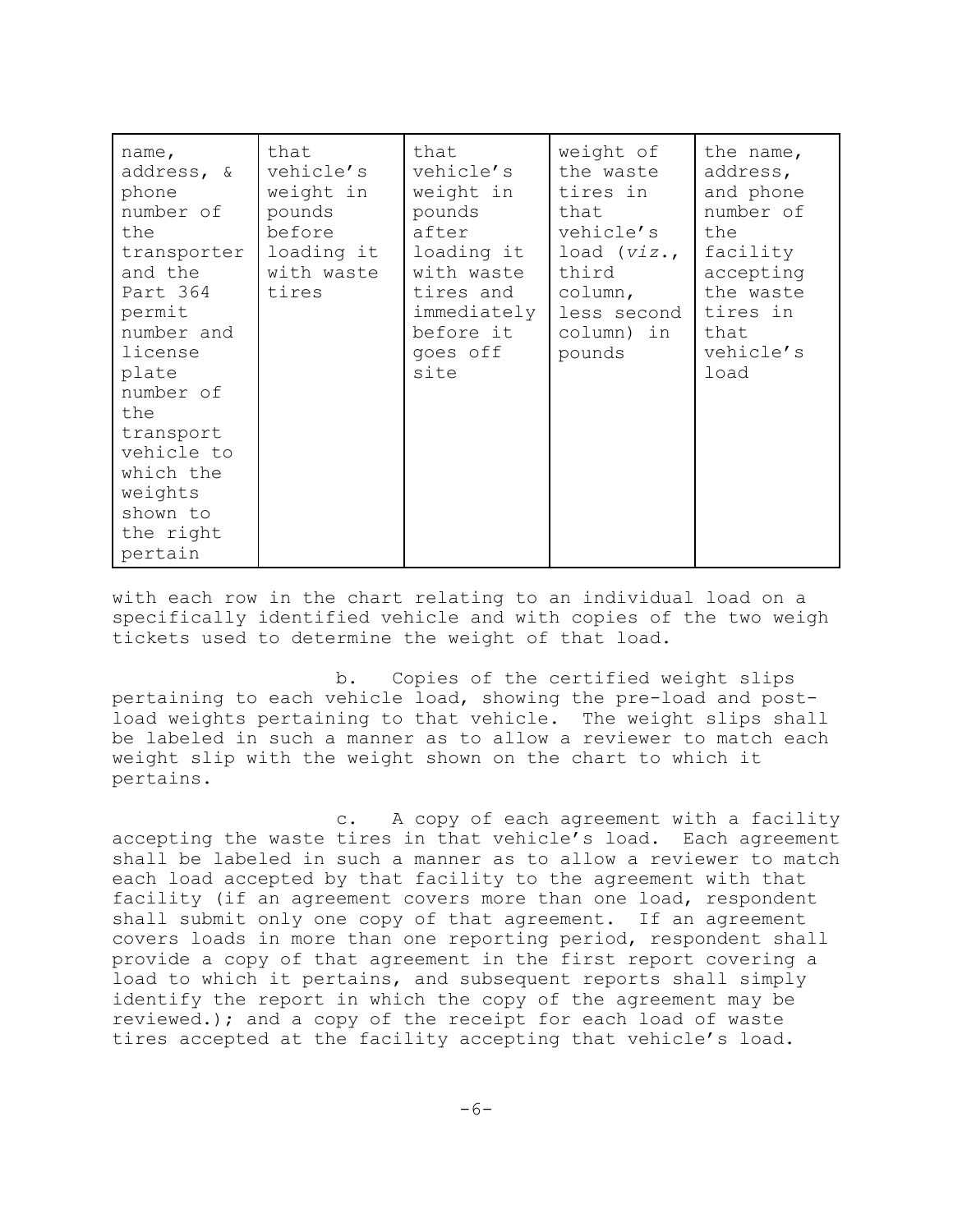d. The following certification shall appear at the beginning of each such report:

> I, Beverly R. Hornburg, do hereby certify that I reviewed the following report; that based on my knowledge, the report does not contain any untrue statement of a material fact or omit to state a material fact necessary in order to make the statements made, in light of the circumstances under which such statements were made, not misleading; that the New York State Department of Environmental Conservation has the right to rely upon the information contained in this report as being truthful and accurate and to conclude that the report does not omit any material fact necessary in order to make the statements made, in light of the circumstances under which such statements were made, not misleading; and that I know that any false statement made in this certification or in this report shall be punishable pursuant to section 210.45 of the Penal Law, and as may be otherwise authorized by law.

B. Should respondent fail to strictly comply with any provision of this order, Department Staff is directed to remove the waste tires by such means as they may deem appropriate, to the extent monies may be available from the Waste Tire Management and Recycling Fund and from other sources.

III. As requested in article IV of Staff's prayer for relief, respondent is directed to fully cooperate with the State and refrain from any activities that interfere with the State, its employees, contractors, or agents in the event that the State should be required to take over abatement of the waste tire stockpiles at the Site.

IV. As requested in article VII of Staff's prayer for relief, respondent is directed to reimburse the Waste Tire Management and Recycling Fund, in accordance with ECL 27-1907(5), the full amount of any and all expenditures made from the Fund for remedial and fire safety activities at the site.

V. All communications between respondent and Department Staff concerning this order shall be made to Charles E. Sullivan, Jr.,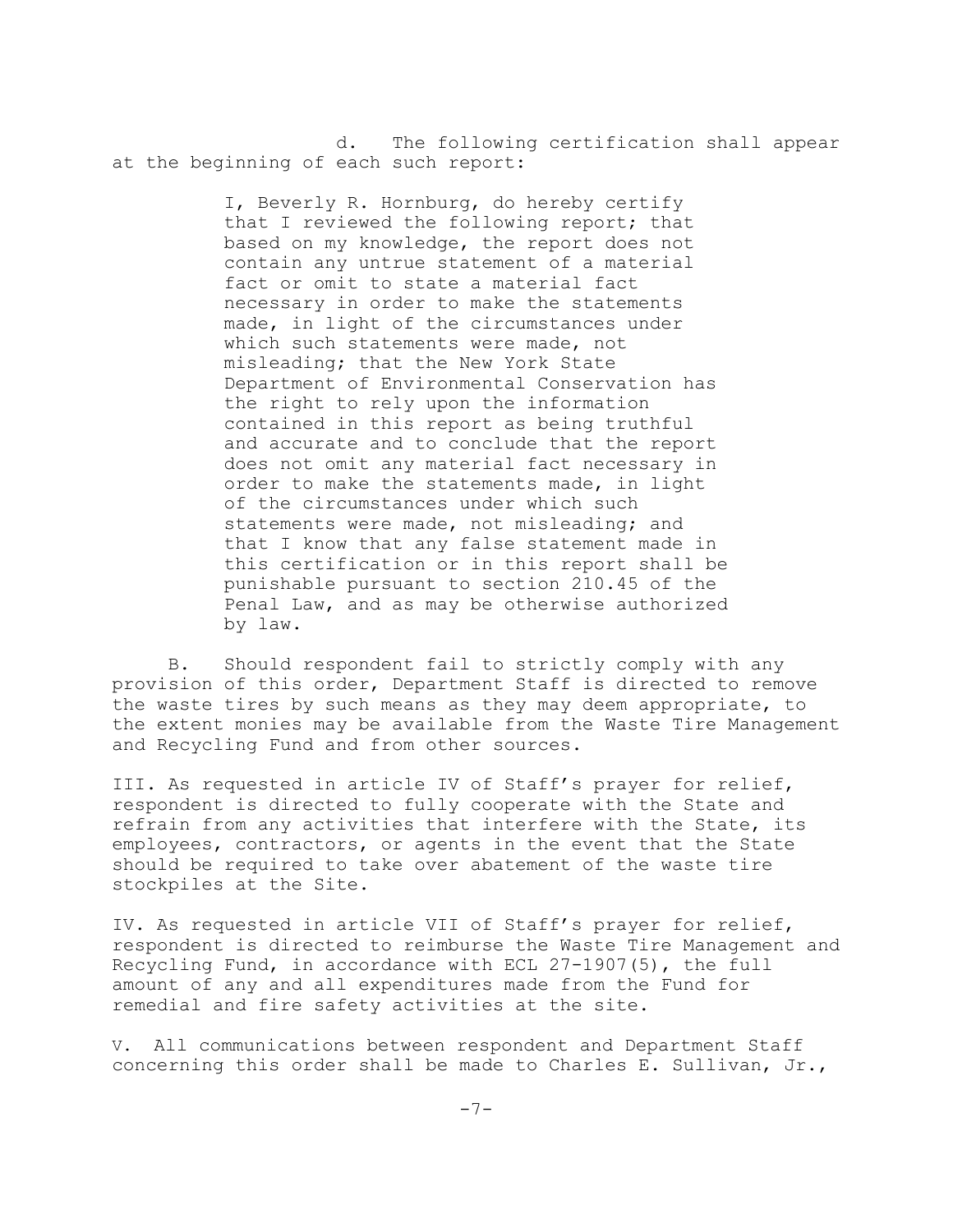Esq., at the following address: New York State Department of Environmental Conservation 625 Broadway,  $14<sup>th</sup>$  Floor Albany, New York 12233-5500 ATTN: Charles E. Sullivan, Jr., Esq. *Re*: VISTA Index No. CO9-20040309-42 with copies of such communications being sent to the following: New York State Department of Environmental Conservation 625 Broadway, 9th floor Albany, New York 12233-7253 ATTN: David Vitale, P.E. *Re*: VISTA Index No. CO9-20040309-42 and New York State Department of Environmental Conservation 270 Michigan Avenue Buffalo, New York 14203-2999 ATTN: Mark J. Hans, P.E. *Re*: VISTA Index No. CO9-20040309-42

VI. Decision is reserved with respect to other items of relief requested by Staff and not expressly granted hereby, including the assessment of any penalty.

VII. The provisions, terms and conditions of this order shall bind respondent and her heirs and assigns.

> For the New York State Department of Environmental Conservation

 $\texttt{By:}\quad$ 

/s/

Erin M. Crotty, Commissioner

Dated: August 26, 2004 Albany, New York

TO: Beverly R. Hornburg 2842 Gerry Ellington Road Gerry, New York 14740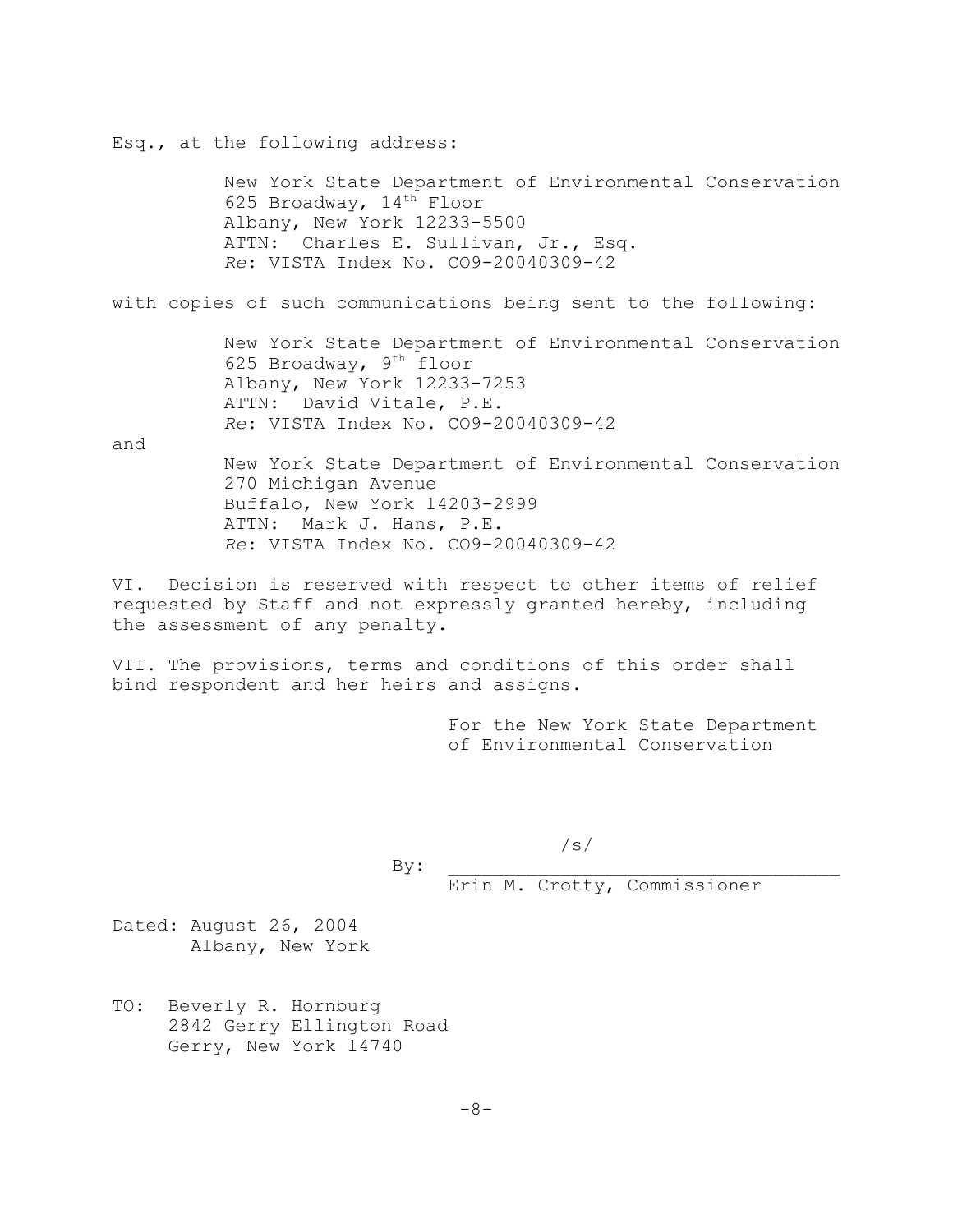Charles E. Sullivan, Jr., Esq. New York State Department of Environmental Conservation 625 Broadway, 14<sup>th</sup> floor Albany, New York 12233-5500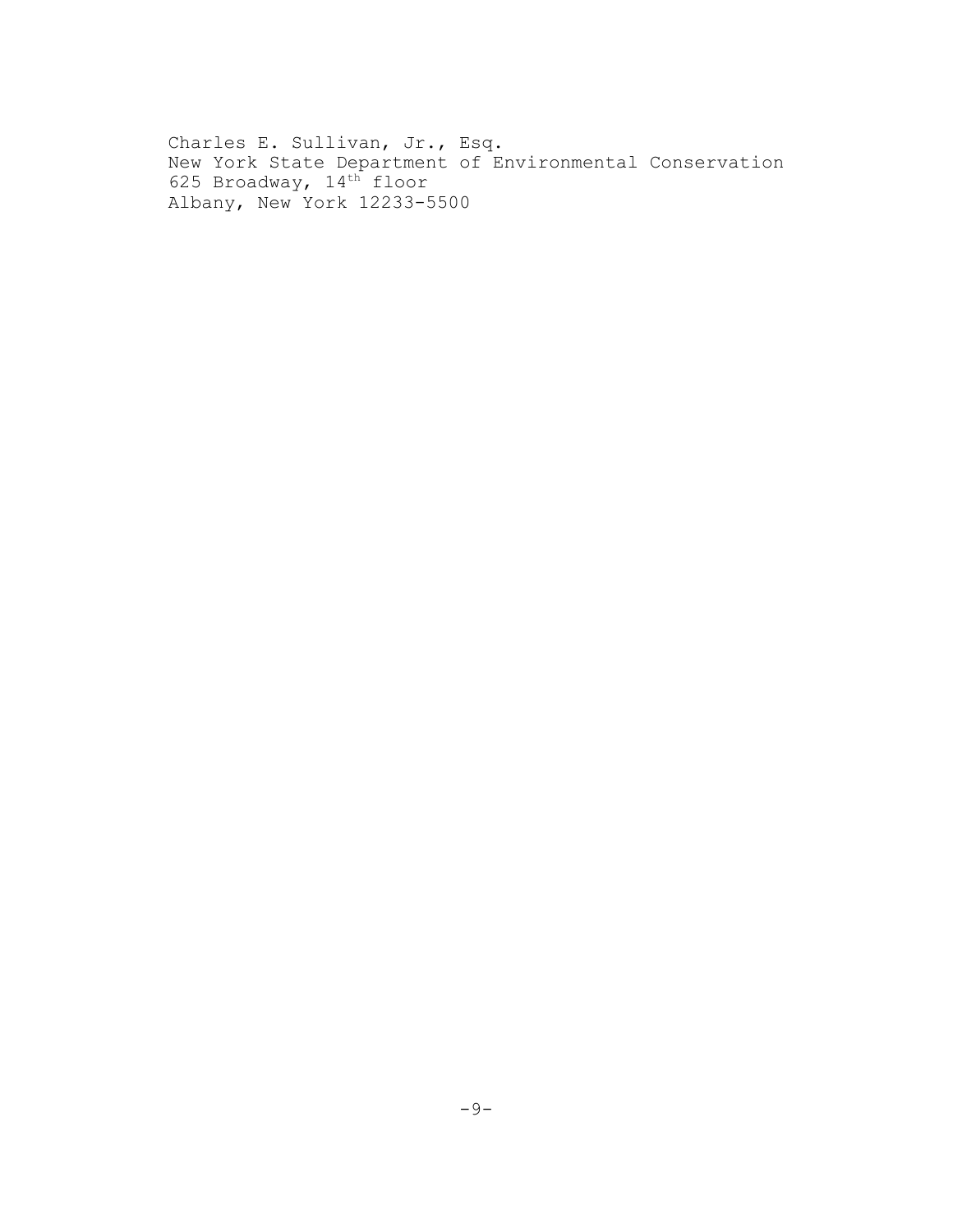# **STATE OF NEW YORK DEPARTMENT OF ENVIRONMENTAL CONSERVATION**

 $\overline{\phantom{a}}$  , and the set of the set of the set of the set of the set of the set of the set of the set of the set of the set of the set of the set of the set of the set of the set of the set of the set of the set of the s

 $\overline{\phantom{a}}$  , and the set of the set of the set of the set of the set of the set of the set of the set of the set of the set of the set of the set of the set of the set of the set of the set of the set of the set of the s

In the Matter of the Noncompliant Waste Tire Stockpile Located on THORING/HEARING Route 60, Sinclairville, New York, REPORT ON MOTION<br>and Owned by, New York, New MOTION FOR ORDER

BEVERLY R. HORNBURG,

MOTION FOR ORDER WITHOUT HEARING

VISTA Index No. Respondent. CO9-200040309-42

#### Appearances:

-- Charles E. Sullivan, Jr., Esq., for the New York State Department of Environmental Conservation.

-- No appearance for Beverly R. Hornburg, respondent.

#### PROCEEDINGS

Staff of the New York State Department of Environmental Conservation ("Department") commenced this administrative enforcement proceeding by service of a notice of motion and motion for an order without hearing as against respondent Beverly R. Hornburg. The motion was served in lieu of notice of hearing and complaint pursuant to title 6 of the Official Compilation of Codes, Rules and Regulations of the State of New York ("6 NYCRR") § 622.12(a). Department staff's motion was dated May 27, 2004, and was personally served upon respondent on June 4, 2004. Thus, Department staff obtained personal jurisdiction over respondent. No response from respondent has been received to date, rendering her in default as of June 24, 2004.

## Charges Alleged

Department staff alleges that since at least August 26, 1981, respondent has owned or operated a waste tire storage facility containing more than 2,500 tires located on Route 60, Sinclairville, New York (the "site"). In its motion, Department staff asserts that respondent violated Environmental Conservation Law ("ECL") article 27 and 6 NYCRR part 360. Department staff's specific charges are that: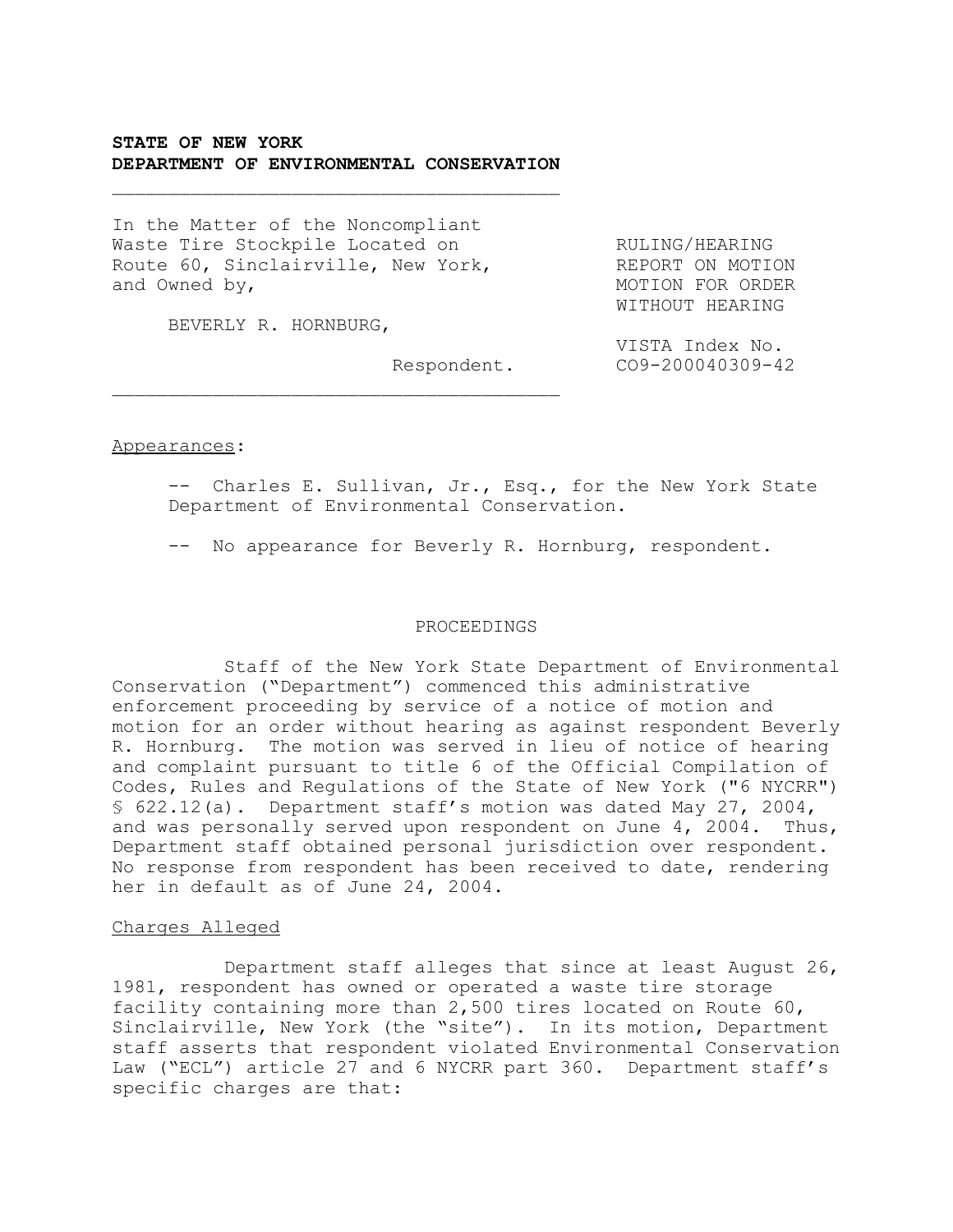1. Respondent violated 6 NYCRR 360-1.7(a)(1) because, since at least August 26, 1981, respondent never applied for or received a permit from the Department to "construct or operate a solid waste management facility;"

2. Respondent violated 6 NYCRR 360-13.1 because, since at least August 7, 1989, respondent never applied for or received a solid waste management facility permit from the Department to operate the waste tire storage facility on the site;

3. Respondent violated 6 NYCRR 360-13.2(h) because respondent never submitted a contingency plan detailing measures to be undertaken in the event of a fire emergency;

4. Respondent violated 6 NYCRR 360-13.2(h)(6) because respondent never complied with National Fire Protection Association "Standards for Storage of Rubber Tires," NFPA 231D, 1989 edition, Appendix C ("Guidelines for Outdoor Storage of Scrap Tires") ("NFPA 231D "), Provision C-3.2.1(a), which requires fire lanes to separate piles of tires for access for firefighting operations, by failing to provide access lanes;

5. Respondent violated 6 NYCRR 360-13.2(h)(6) because respondent never complied with NFPA 231D, Provision C-3.2.1(c), which requires an effective fire prevention maintenance program including control of weeds, grass and other combustible materials in the storage area, by storing piles in close proximity to natural cover and trees;

6. Respondent violated 6 NYCRR 360-13.2(h)(6) because respondent never complied with NFPA 231D, Provision C-4.2.5, which requires a distance of 50 feet or more between storage and grass, weeds and brush, by locating the tire piles at the site within 50 feet of grass, weeds and bushes;

7. Respondent violated the following provisions of 6 NYCRR 360-13.2 by failing to submit, since December 31, 1988, any of the following:

- (A) A site plan specifying the site's boundaries, utilities, topography and structures, as required by 6 NYCRR 360-13.2(b);
- (B) A monitoring and inspection plan addressing readiness of fire-fighting equipment and integrity of security systems, as required by 6 NYCRR 360-13.2(e);
- (C) A closure plan identifying the steps necessary to close the facility, as requiredby 6 NYCRR 360-13.2(f);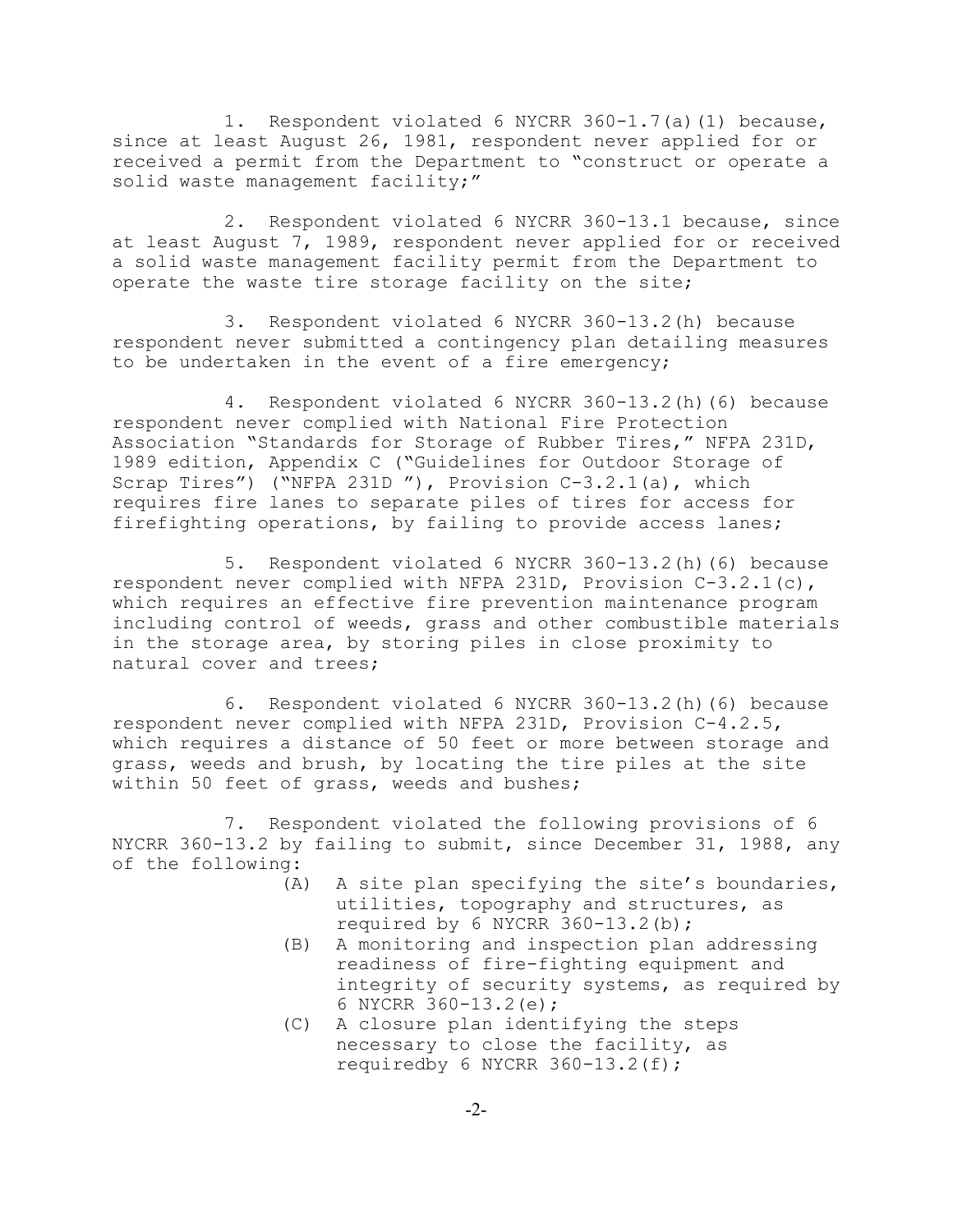- (D) A contingency plan, as required by 6 NYCRR  $360 - 13.2(h);$
- (E) A storage plan addressing receipt and handling of all waste tires and solid waste to and from the facility, as required by 6 NYCRR 360-13.2(i); and
- (F) A vector control plan providing that all waste tires will be maintained in a manner which limits mosquito breeding potential and other vectors, as required by 6 NYCRR 360-  $13.2(j);$

8. Respondent violated 6 NYCRR 360-13.2(i)(4) because respondent failed to maintain waste tire piles with no less than 50-feet separation distance between piles, and buildings and other structures;

9. Respondent violated 6 NYCRR 360-13.2(i)(4) because respondent failed to maintain 50-foot separation areas so that they are free of obstructions and vegetation at all times;

10. Respondent violated 6 NYCRR 360-13.2(i)(4) because respondent failed to maintain 50-foot separation areas in such a manner that emergency vehicles will have adequate access;

11. Respondent violated 6 NYCRR 360-13.2(i)(5) because respondent failed to maintain the number of tires at or below the quantity for which it is permitted;

12. Respondent violated 6 NYCRR 360-13.2(i)(3) because respondent failed to maintain waste tire piles at 50 feet or less in width;

13. Respondent violated 6 NYCRR 360-13.2(i)(3) because respondent failed to maintain waste tire piles at 10,000 square feet, or less, of surface area;

14. Respondent violated 6 NYCRR 360-13.2(i)(7) because respondent never received prior written Department approval to locate waste tires in excavations or below grade;

15. Respondent violated 6 NYCRR 360-13.3(c)(1) because respondent failed to maintain access roads within the storage facility in passable condition at all times to allow for access by firefighting and emergency response equipment;

16. Respondent violated 6 NYCRR 360-13.3(c)(4) because respondent owned or operated a waste tire facility having more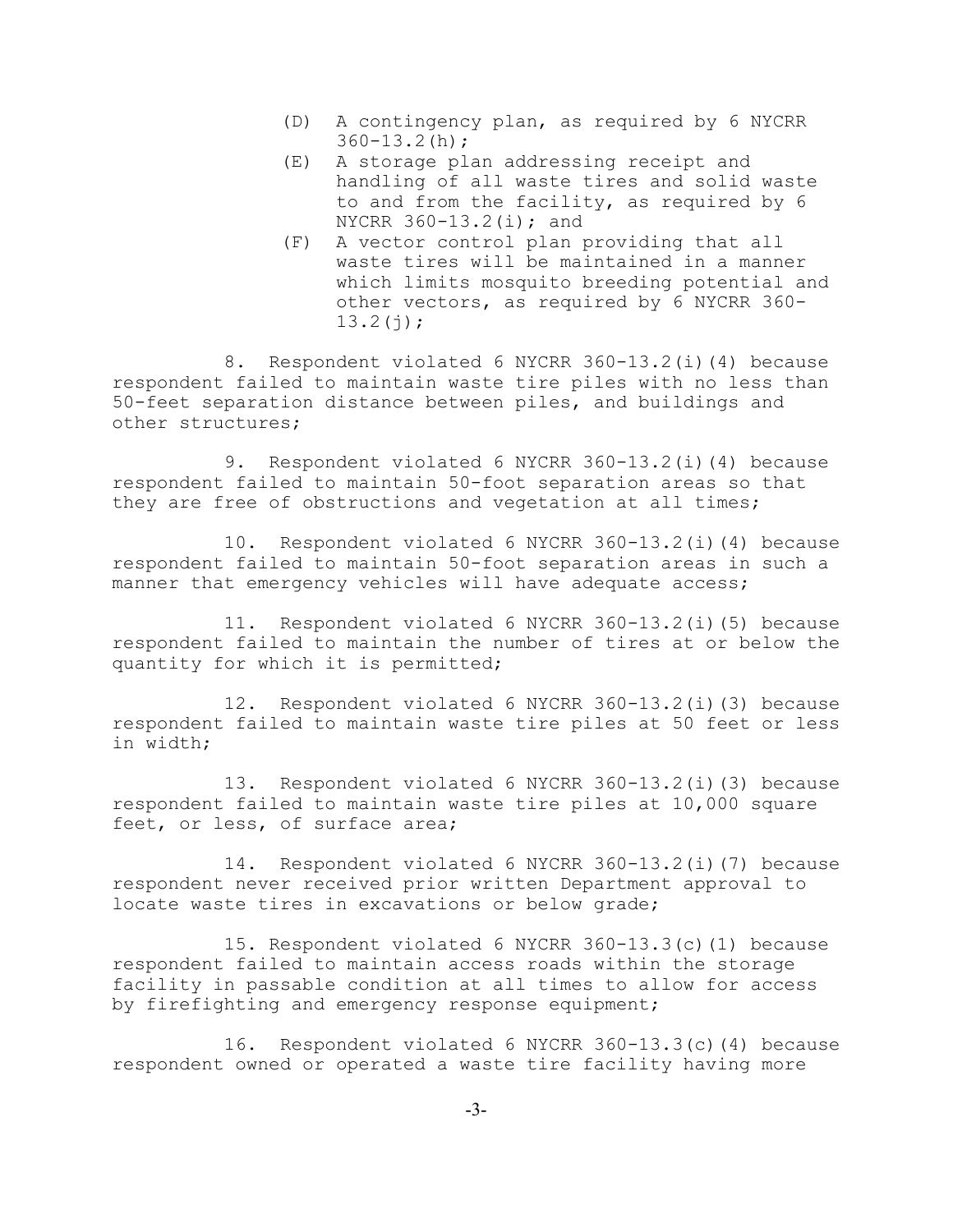than 2,500 tires that does not have a fully charged large capacity carbon dioxide or dry chemical fire extinguisher located in strategically placed enclosures throughout the entire facility;

17. Respondent violated 6 NYCRR 360-13.3(c)(4) because respondent owned or operated a waste tire facility having more than 2,500 tires that does not have an active hydrant or viable fire pond on the facility;

18. Respondent violated 6 NYCRR 360-13.3(c)(5) because respondent failed to maintain waste tire piles that are accessible on all sides to fire fighting and emergency response equipment;

19. Respondent violated 6 NYCRR 360-13.3(c)(6) because respondent failed to eliminate potential ignition sources within the tire storage areas;

20. Respondent violated 6 NYCRR 360-13.3(d)(2) because respondent owned or operated a waste tire storage facility having more than 2,500 tires that does not have the site enclosed, at a minimum, in a six-foot chain link fence or equivalent structure;

21. Respondent violated 6 NYCRR 360-13.3(e)(2) because respondent never prepared or filed with the Department quarterly operation reports; and

22. Respondent violated 6 NYCRR 360-13.3(e)(3) because respondent never prepared or filed with the Department annual reports.

### Relief Sought

Department staff maintains that no material issue of fact exists and that the Department is entitled to judgment as a matter of law for the violations alleged. Accordingly, Department staff requests that the Commissioner issue an order finding that:

A. Respondent owned the site in the past when the waste tires were first accumulated, and now operates the site;

B. The site is a solid waste management facility;

C. Respondent violated the aforementioned provisions of law during the periods of time identified for each such violation; and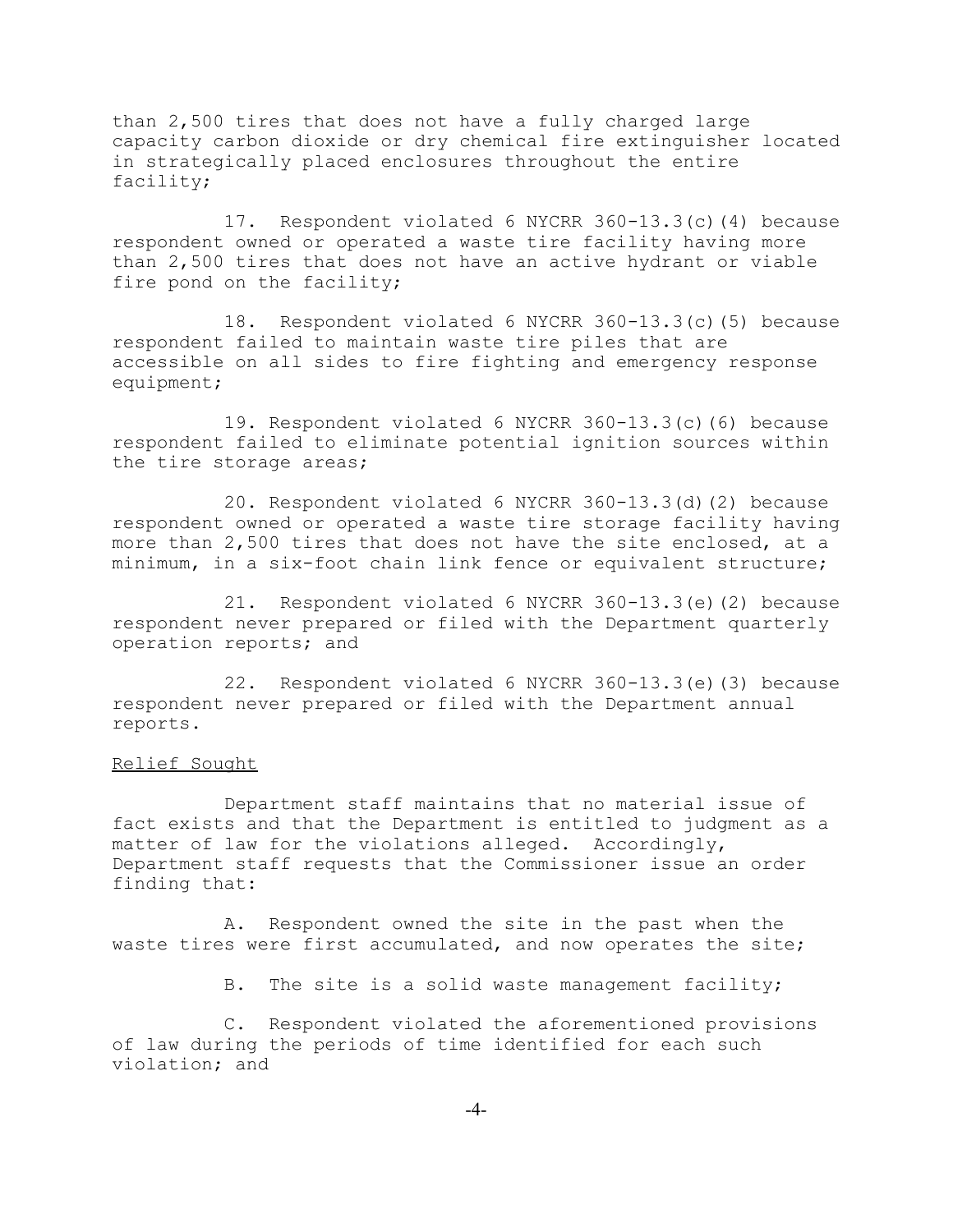D. As a result of the violations described in the motion, respondent has owned and presently operates a noncompliant waste tire stockpile as defined by ECL 27-1901(6).

Additionally, Department staff requests that the Commissioner order respondent to:

I. Immediately stop allowing any waste tires to come onto the site in any manner or method or for any purpose, including but not limited to nor exemplified by, acceptance, sufferance, authorization, deposit, or storage;

II. Remove all tires from the site in strict accordance with the plan and schedule detailed in the motion;

III. Post with the Department within 30 days of the Commissioner's decision and order financial security in the amount of \$5.25 million in accordance with 6 NYCRR 360-1.12 and  $360-13.2(q)$ , and ECL  $27-0703(6)$  to secure the strict and faithful performance of respondent's remediation and abatement obligations;

IV. Fully cooperate with the State and refrain from any activities that interfere with the State, its employees, contractors, or agents in the event the State must assume responsibility for the abatement of the waste tire stockpiles at the site;

V. Reimburse the State for the costs associated with prosecution of this enforcement action, and any costs associated with overseeing the abatement of the waste tires in issue and with the State's assumption of the responsibility to implement the waste tire abatement plan should respondent fail to strictly comply with the abatement plan referred to above, such costs payable within 30 days after notification by the State;

VI. Pay a penalty determined to be the lesser of the maximum civil penalty authorized by ECL 71-2703; or the sum of \$500,000, plus \$2 for each waste tire that the State has to manage pursuant to ECL article 27, title 19, in the event respondent fails to comply with any requirement of the above referenced plan to abate the stockpile;

VII. Reimburse the Waste Tire Management and Recycling Fund pursuant to ECL 27-1907(5) the full amount of any and all disbursements from the Fund to date, as well as any future disbursements, to determine the existence of the violations alleged, respond to the violations, and, if need be,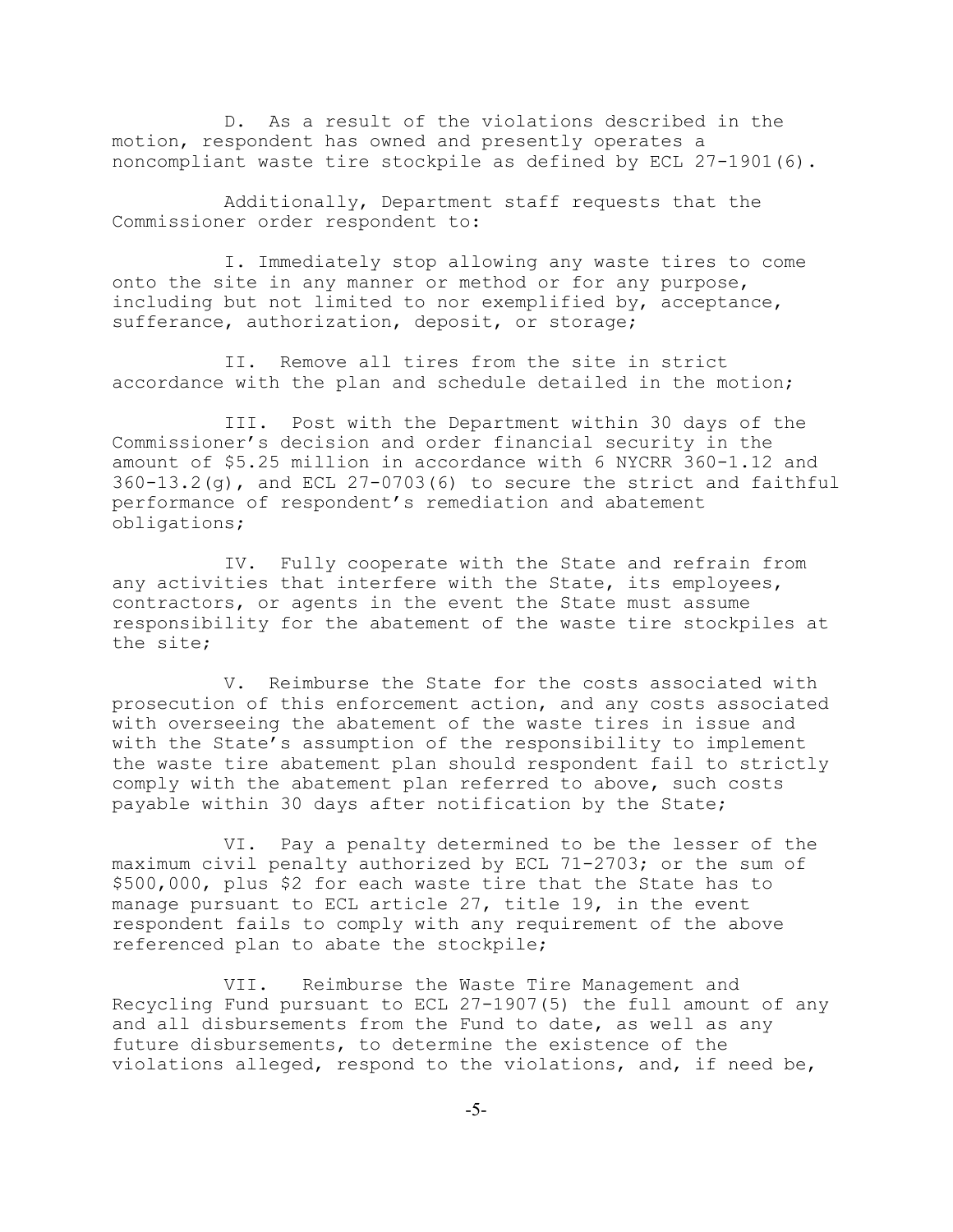to establish that the parcel of land is a noncompliant waste tire stockpile, and to investigate and abate that noncompliant waste tire stockpile; and

VIII. Undertake any other and further actions determined to be appropriate.

#### Papers Reviewed

Department staff's motion is pursuant to 6 NYCRR 622.12(a), which provides that "[i]n lieu of or in addition to a notice of hearing and complaint, the department staff may serve, in the same manner, a motion for order without hearing together with supporting affidavits reciting all the material facts and other available documentary evidence." Accompanying the motion is an attorney brief in support of motion for order without hearing. Attached as exhibits to the motion are affidavits by Steven Maley, Assistant Land Surveyor II, Department Region 9 ("Exhibit A"); Mark J. Hans, P.E., Environmental Engineer III, Division of Solid & Hazardous Materials, Department Region 9 ("Exhibit F"); Kevin R. Hintz, Senior Sanitary Engineer, Bureau of Hazardous and Solid Waste ("Exhibit G"); Robert Mitrey, Regional Solid Waste Engineer, Bureau of Hazardous and Solid Waste ("Exhibit H"); David H. Hornburg, deceased husband of respondent ("Exhibit I"); Thomas C. Hetherington, Fire Protection Specialist in the Office of Fire Prevention and Control, New York State Department of State ("Exhibit Y"); and Paul D. Martin, Deputy Chief of the Fire Prevention Bureau, New York State Office of Fire Prevention and Control ("Exhibit Z").

Also attached to the motion are the May 9, 1986 Findings of Fact, Conclusions of Law and Order issued in State of New York v David and Beverly Hornburg, d/b/a H&H Tires Service, Inc. (Sup Ct, Chautauqua County, Adams, J., Index No. G2525) ("Exhibit B"); the September 15, 1986 Order and Judgment in the same proceeding ("Exhibit L"); and respondent's verified notice of intention to file a claim served in Matter of Beverly R. Hornburg, Individually and d/b/a H&H Tire v State of New York (Court of Claims, July 14, 1995); respondent's verified notice of claim against Chautauqua County and others (Matter of Beverly R. Hornburg, Individually and d/b/a H&H Tire v County of Chautauqua, Sup Ct, Chautauqua County, July 14, 1995); and respondent's verified notice of claim against the Sinclairville Fire Department and Town of Charlotte (Matter of Beverly R. Hornburg, Individually and d/b/a H&H Tire v Sinclairville Fire Dept., Sup Ct, Chautauqua County, July 28, 1995) (all three in "Exhibit E").

Additional exhibits include ground and aerial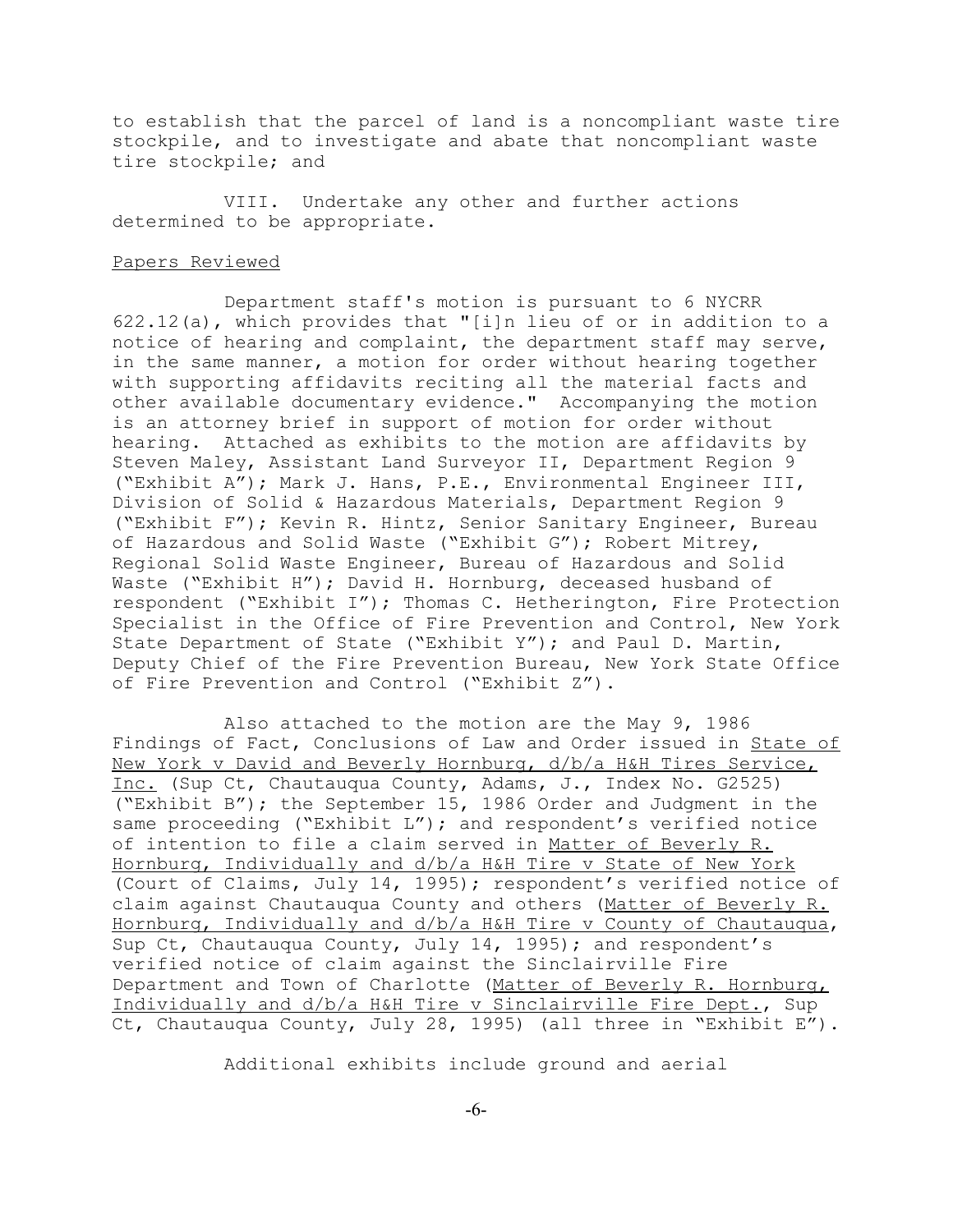photographs of the site taken between 1988 and 2004 ("Exhibit C" and "Exhibit D"); letters from Gerald F. Mikol to Laurie L. Militello ("Exhibit J"); and from Lydia Romer, Chief Clerk, Chautauqua County Surrogate's Court, to Charles E. Sullivan, Jr.. Esq. ("Exhibit N"); photographs and news clippings from the 1995 tire fire at the site ("Exhibit K"); the death certificate of David H. Hornburg ("Exhibit M"); and deeds of February 11, 1981; November 13, 1981; August 1, 1983; July 30, 1986; April 10, 1989; December 18, 1991; and January 3 and 27, February 8, and March 24, 1992 (Exhibits "S","Q," "O," "T," "U," "V," "R," "W," "X" and "P," respectively).

#### Expedited Review

On July 13, 2004, Department staff submitted a letter ("Sullivan letter") requesting that this matter be expedited. Department staff noted that the subject site is alleged to be one of about 100 waste tire stockpiles in New York that must be abated by December 31, 2010 according to ECL 27-1907; that, because respondent has failed to respond to the motion, Department will have to undertake the abatement of respondent's noncompliant waste tire stockpile; that the site is the third largest in the State, which has allegedly already caught fire and is a breeding site for mosquito, thereby creating a need for immediate abatement; and that the contract for undertaking the abatement of the site requires that activities begin in early August 2004.

### FINDINGS OF FACT

Based upon the papers submitted on this motion, the undisputed facts determinable as a matter of law are as follows:

1. Prior to 1992, respondent Beverly R. Hornburg and her husband, decedent David H. Hornburg, owned the subject site on Route 60 in the Town of Charlotte, Chautauqua County, New York, near the Village of Sinclairville. The site covers three parcels of property identified as Town of Charlotte Tax Parcels 10-1- 20.14, 10-1-20.10 and 10-1-20.5.1. The address of the site is 6134 Route 60, Sinclairville, New York.

2. Since about 1978, respondent and her husband made the property available, for a fee, for the disposal of used tires and tire casings. Those used tires were discarded by their original owners before being sent to respondent's site. By 1986, approximately four to five million discarded used tires were collected on the site.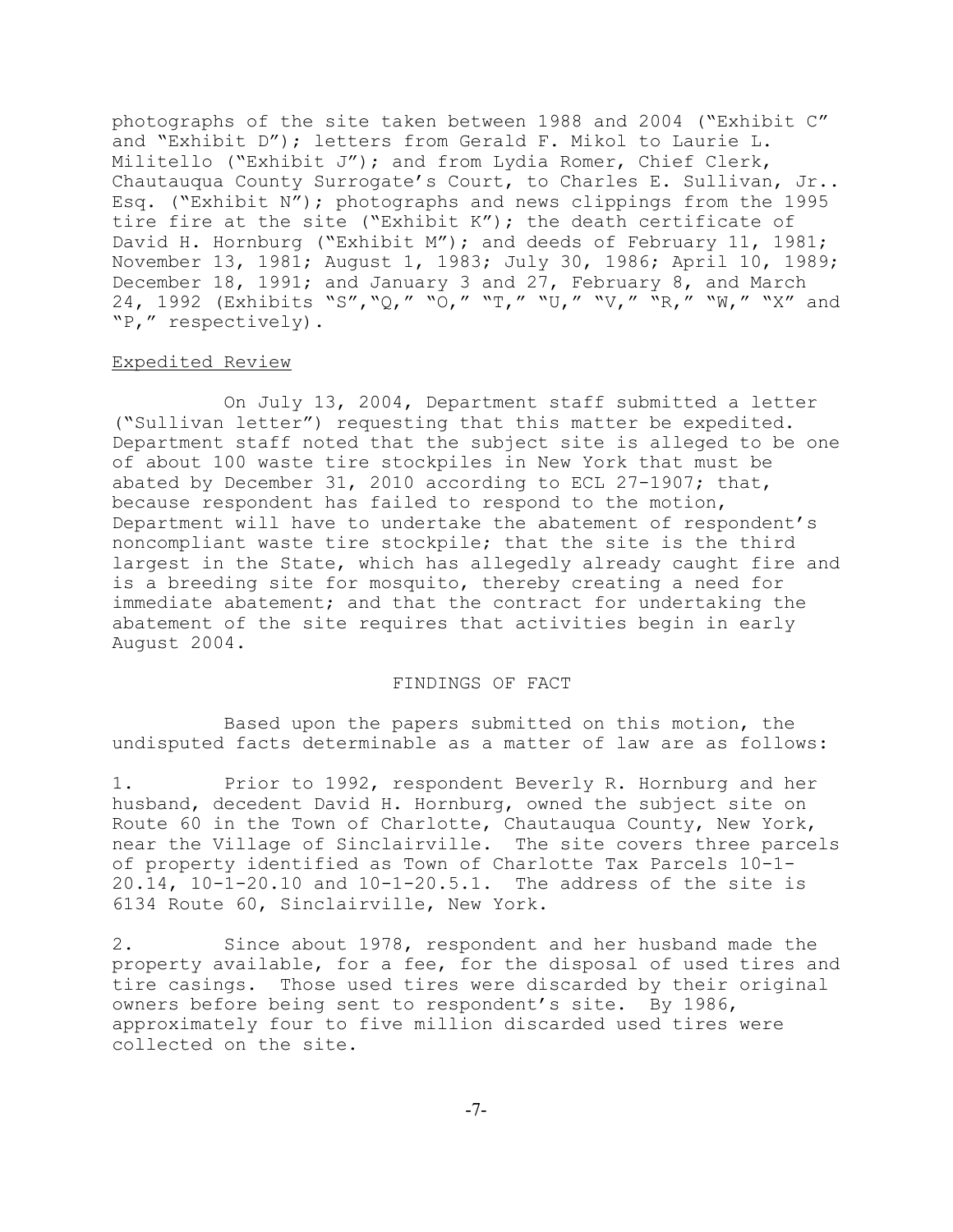3. In 1992, respondent transferred her ownership interest in the underlying parcels to her husband for \$1.00. Respondent's husband subsequently died intestate on November 25, 1994.

4. Since 1992, respondent is the owner and operator of, and does business as, H&H Tire. H&H Tire is a tire management and storage facility that operates on the subject site.

5. The tires are dumped haphazardly in at least 21 large piles at various locations on the approximately 30-acre site. The tires are well-worn, exposed to the elements, and no attempt has been made to preserve their value as tires. Many tires are located below grade.

6. The tires are dumped in piles greater than 50 feet wide, greater than 20 feet high, or greater than 10,000 square feet in surface area. Eighteen of the 21 tire piles exceed 10,000 square feet in surface area or are wider than 50 feet. The largest pile measures 70,000 square feet in surface area, and the smallest of the 18 piles measures 7,000 square feet (70 feet by 100 feet). The piles are not separated from surrounding vegetation, buildings, structures, or property lines. The separation between piles and the access roads that exist are not maintained, are overgrown with wild grasses, weeds, brush and trees, and cannot support or allow the access of firefighting equipment. The piles are not otherwise divided by fire lanes or access roads.

7. The site lacks an active hydrant or viable fire pond. The site also lacks strategically placed fire extinguishers. The site is not fenced.

8. The tires at the site pose a significant threat of fire and, thus, a serious hazard to the surrounding area due to the air pollution that would be created should the tires catch fire. In 1995, a large fire occurred at the site that burned for at least five days. The fire forced the evacuation of local residents and the closure of a local school. Equipment and personnel from 40 volunteer fire departments, eight towns, and the County were employed to combat the fire. Present estimates indicate that between 3.5 million and 8 million tires remain at the site after the fire.

9. The site constitutes a breeding ground for large numbers of mosquitoes. As a result, the site constitutes a nuisance and potential health hazard to neighboring residents. As early as 1983, respondent was notified of the mosquito breeding problem and, in 1985, stipulated to undertake a mosquito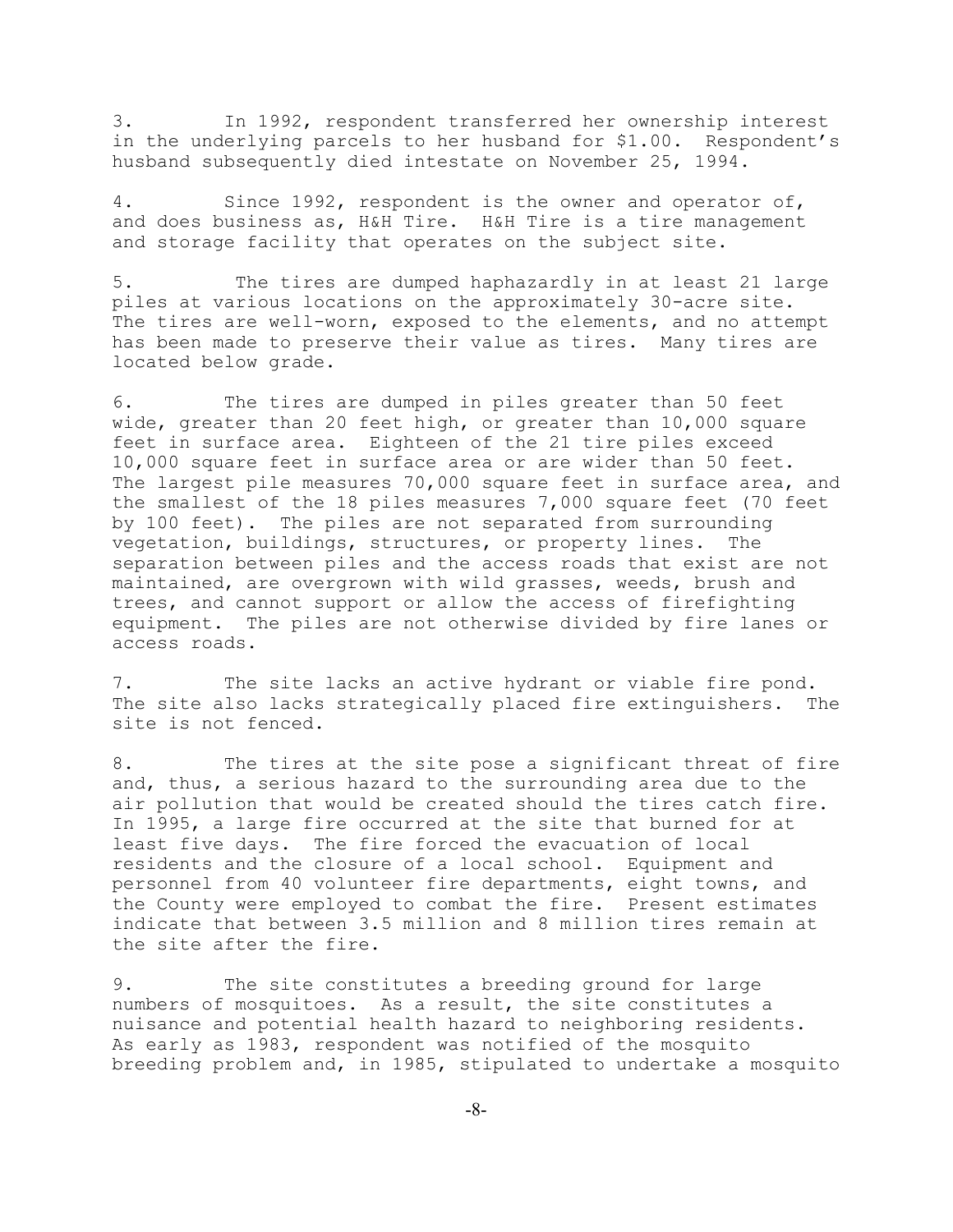spraying program. That program failed due to inadequacy of respondent's equipment. In 1986, Supreme Court, Chautauqua County, ordered respondent to undertake a mosquito control program (see State v Hornburg, Sup Ct, Chautauqua County, May 9, 1986, Adams, J., Index No. G2525). Respondent failed to comply with the court's order.

10. As early as 1981, respondent was informed by the Department that a permit was required to operate the facility at the site. In 1985, respondent entered into a stipulation to develop a proposal to dispose of the stockpiled tires and operate the dump in an environmentally sound manner. Respondent failed to submit such a plan. In 1986, Supreme Court, Chautauqua County (Adams, J.), enjoined respondent from receiving additional tires at the dump and ordered respondent to apply for a permit from the Department (see id.). The court subsequently determined that respondent failed to comply with its order (see id., Sept. 15, 1986).

11. Respondent has neither applied for nor received a permit to operate the facility located at the site. Respondent has failed to submit a site plan, monitoring or inspection plan, closure plan, contingency plan, storage plan, or vector control plan with the Department. Respondent has failed to obtain written Departmental approval to locate tires in excavations or below grade. Respondent has failed to provide financial assurance to the Department to cover the cost of closure of the facility. Respondent has failed to file quarterly operation reports or annual reports with the Department.

#### DISCUSSION

## Nature of the Motion

Department staff served its motion for an order without hearing in lieu of complaint, and respondent has failed to file a timely answer or otherwise appear in response (see 6 NYCRR 622.12[a]). Department staff notes that respondent's failure to answer would entitle Department staff to a default judgment pursuant to 6 NYCRR 622.15. Nevertheless, Department staff believes that, based upon the facts of this matter, it is entitled to judgment on the merits as a matter of law and requests a Commissioner's order accordingly. Thus, this motion will be treated as one seeking an order without hearing pursuant to 6 NYCRR 622.12.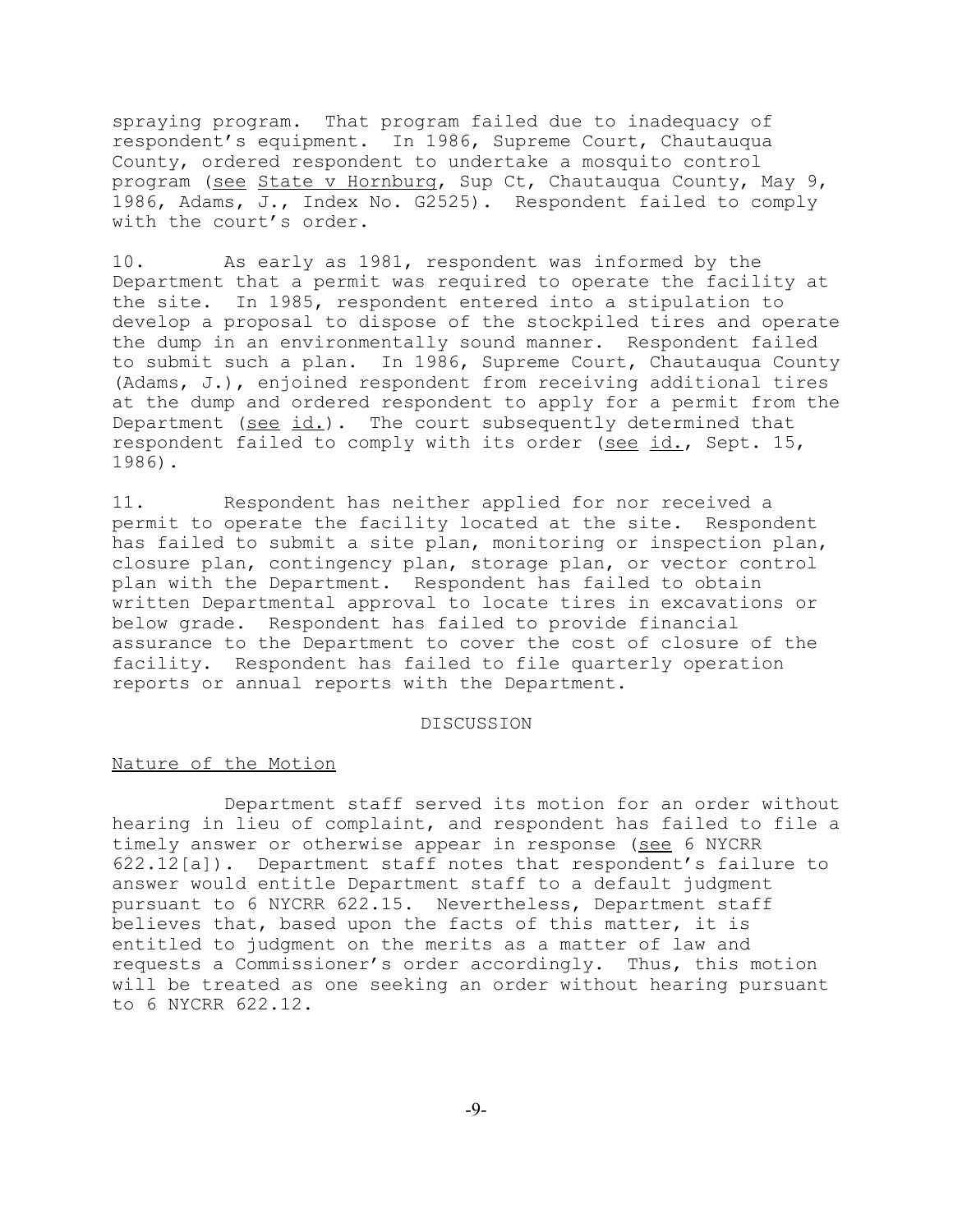# Standards for Motion for Order without Hearing

A motion for order without hearing pursuant to 6 NYCRR 622.12 is governed by the same principles as a motion for summary judgment pursuant to New York Civil Practice Law and Rules ("CPLR") § 3212. Section 622.12(d) provides that a motion for order without hearing "will be granted if, upon all the papers and proof filed, the cause of action or defense is established sufficiently to warrant granting summary judgment under the CPLR in favor of any party." Section 622.12(d) also provides that the motion will be granted "in part if it is found that some but not all such causes of action or any defense should be granted, in whole or in part."

On a motion for summary judgment pursuant to the CPLR, "movant must establish its defense or cause of action sufficiently to warrant a court's directing judgment in its favor as a matter of law  $\ldots$ . The party opposing the motion  $\ldots$ . must produce evidentiary proof in admissible form sufficient to require a trial of material questions of fact on which the opposing claim rests . . . . '[M]ere conclusions, expressions of hope or unsubstantiated allegations or assertions are insufficient' for this purpose" (Gilbert Frank Corp. v Federal Ins. Co., 70 NY2d 966, 967 [1988] [citations omitted] [quoting Zuckerman v City of New York, 49 NY2d 557, 562 (1980)]). Thus, Department staff bears the initial burden of making a prima facie showing of entitlement to summary judgment as a matter of law with respect to each element of the violations alleged (see Cheeseman v Inserra Supermarkets, Inc., 174 AD2d 956, 957-958 [3d Dept 1991]). Once Department staff has done so, "it is imperative that a [party] opposing  $\ldots$  a motion for summary judgment assemble, lay bare, and reveal his proofs" in admissible form  $(id.)$ . Facts appearing in the movant's papers that the opposing party fails to controvert may be deemed to be admitted (see Kuehne & Nagel, Inc. v Baiden, 36 NY2d 539, 544 [1975]).

In this case, respondent has not submitted any response to Department staff's motion. Accordingly, once it is concluded that staff has carried its initial burden of establishing a prima facie case on the factual allegations underlying each of the claimed violations, it may then be determined whether those claims have been established as a matter of law. If so, Department staff's motion may be granted.

# Discussion of Facts and Conclusions of Law for Activities Prior to 1986

Issues of fact and conclusions of law concerning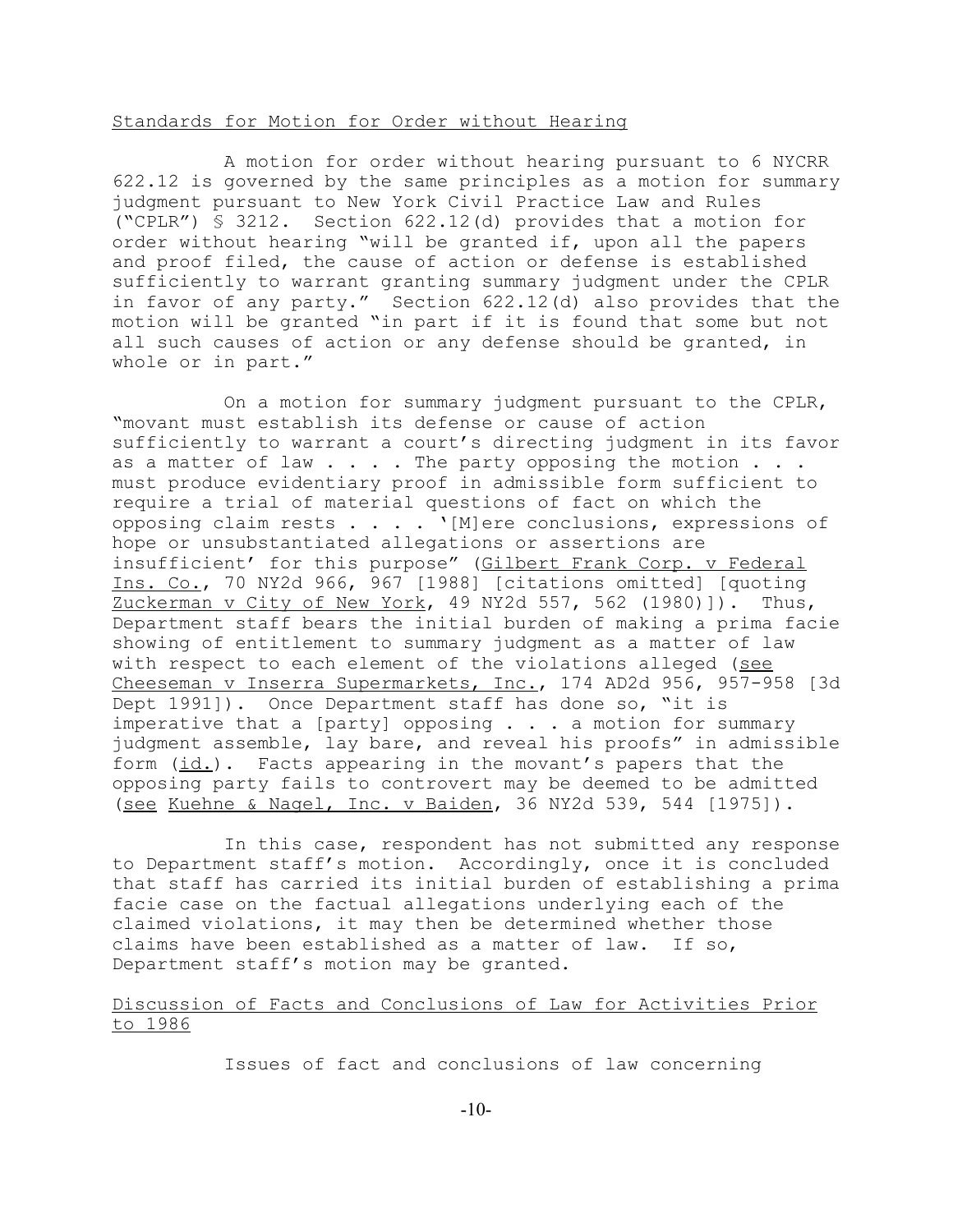activities on the site prior to 1986 were determined by Supreme Court, Chautauqua County and, thus, are established through application of the doctrine of collateral estoppel, or issue preclusion. In State of New York v David and Beverly Hornburg, d/b/a H&H Tires Services, Inc. (Sup Ct, Chautauqua County, Adams, J., Index No. G2525), the State of New York commenced an action against respondent and her husband, alleging, among other things, that respondent operated a solid waste facility without a permit, and that operation of the dump constituted a public nuisance. The State moved for summary judgment in a proceeding in which respondent had the full and fair opportunity to participate. Documentary evidence and affidavits supporting the State's motion in Supreme Court and corroborating the court's findings and conclusions are also provided in this motion.

Supreme Court granted judgment in the State's favor (see Findings of Fact, Conclusions of Law, and Order, May 9, 1986). In its findings of fact, the court determined that respondent and her husband owned a site on Route 60 in the Town of Charlotte, Chautauqua County, near the Village of Sinclairville (see id. at 4). Since about 1978, respondent made her property available, for a fee, for the disposal of used tires and tire casings. At the time of the court's decision, the site contained about four to five million tires.

The court also determined that the tires were dumped haphazardly in large piles at various locations on the site, and that the tire piles were not divided by fire lanes or access roads (see id.). The court held that due to water collecting in the tires, large numbers of adult mosquitoes, including two species capable of transmitting the California encephalitis virus, were breeding at the site and migrating onto neighboring residential property, thereby preventing neighboring landowners from pursuing business and recreational activities out of doors during mosquito season (see id. at  $4-5$ ). The court also concluded that the site posed a serious hazard to the surrounding area should the tires catch fire (see id. at 5).

The court held that as early as 1981, respondent was informed by the Department that a permit was required to operate the dump, but respondent failed to apply for or receive such a permit (see id. at 5). The court noted that in 1985, respondent and her husband entered into a stipulation agreeing to proceed as quickly as possible to develop a proposal, subject to Departmental approval, to dispose of the stockpiled tires and to operate the site in an environmentally sound manner, but that they failed to submit any such plan (see  $id.$  at 7). Instead, respondent and her husband continued to receive shipments of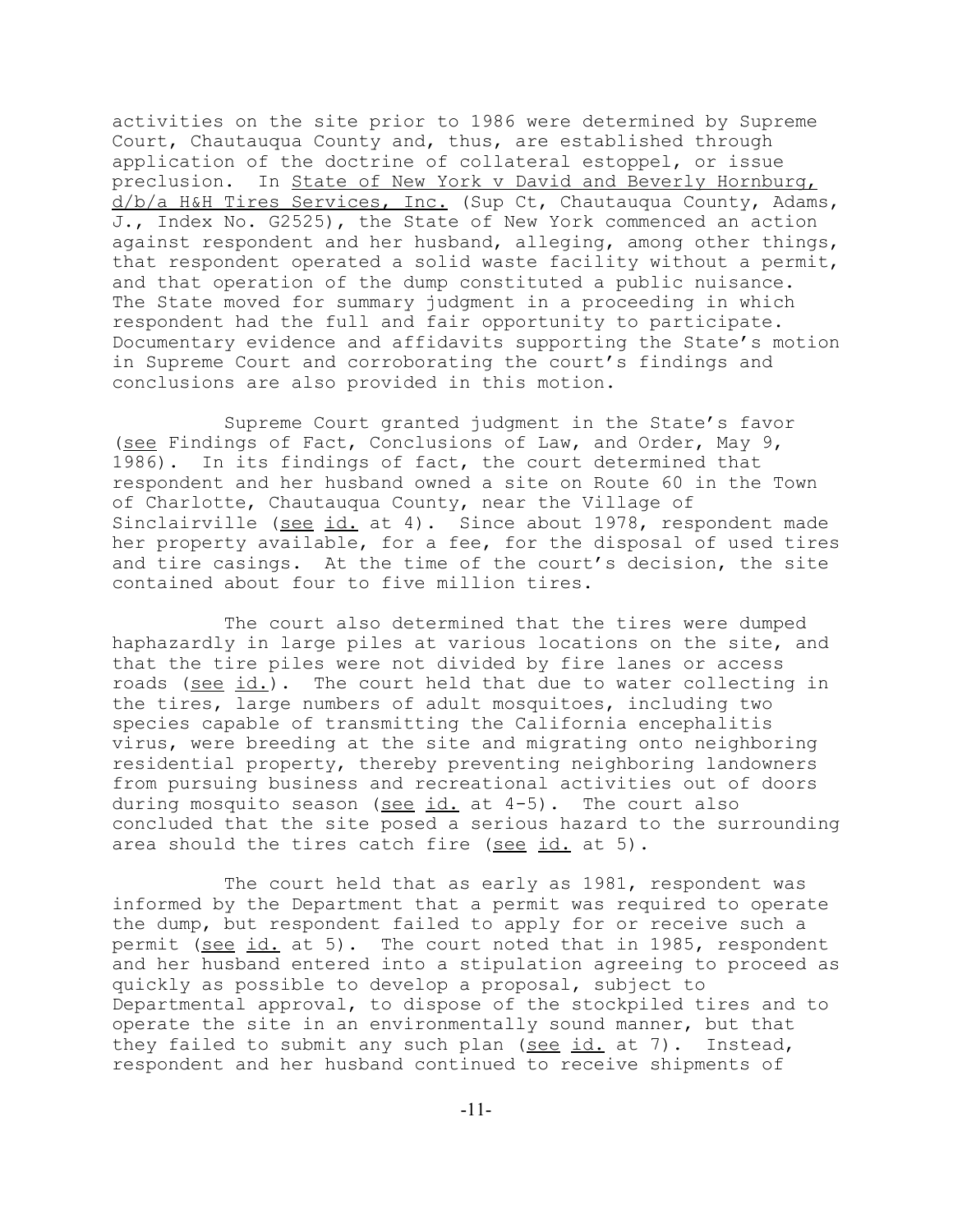tires for disposal on their property, took no action to process the tires or reduce their inventory, and placed an order for tire processing machinery without prior Departmental approval (see id.).

The court also determined that as early as 1983, respondent and her husband were notified about the mosquito breeding problem (see id. at 6). The court held that from 1983 through 1985, respondent and her husband made no attempt to undertake a mosquito spraying program. Although respondent and her husband entered into a stipulation with the State in 1985 that obligated them to undertake a spraying program, that program failed due to the inadequacy of respondent's equipment (see id. at 6-7).

In its conclusions of law, the court held that respondent's used tires and tire casings were "discarded" and, therefore, "solid waste" as that term was defined under ECL 27- 0701(1) and the regulations in place at the time (see id. at 8). The court also held that respondent and her husband allowed the used tires to be "disposed of" on their property and, thus, that the facility was a "solid waste management facility" under ECL  $27-0701(2)$  and applicable regulations (see id.). The court concluded that respondent and her husband were the "owners" and "operators" of the facility (see id. at 10). The court rejected respondent's defense that her operations met the definition of "recycling" or "beneficial use or reuse" under the regulations (see id. at 8-9). The court also concluded that the facility was operating without a solid waste permit (see id. at 9).

In addition, the court held that respondent and her husband's operation constituted a public nuisance (see id. at 9). The court based this conclusion upon respondent's failure to control the breeding of mosquitoes and prevent them from migrating onto neighboring property, and respondent's failure to store the tires in a manner consistent with good fire prevention practices, thereby giving rise to the threat of uncontrolled fire.

### Discussion of Facts for Activities After 1986

Staff's submissions on this motion establish, prima facie, the facts alleged to have occurred since issuance of the 1986 order of Supreme Court, Chautauqua County. With respect to the allegation that respondent continued to own the site from 1986 until 1992, documentary evidence shows that in 1992, respondent transferred her ownership interest in the property to her husband for \$1.00. Thus, staff makes a prima facie showing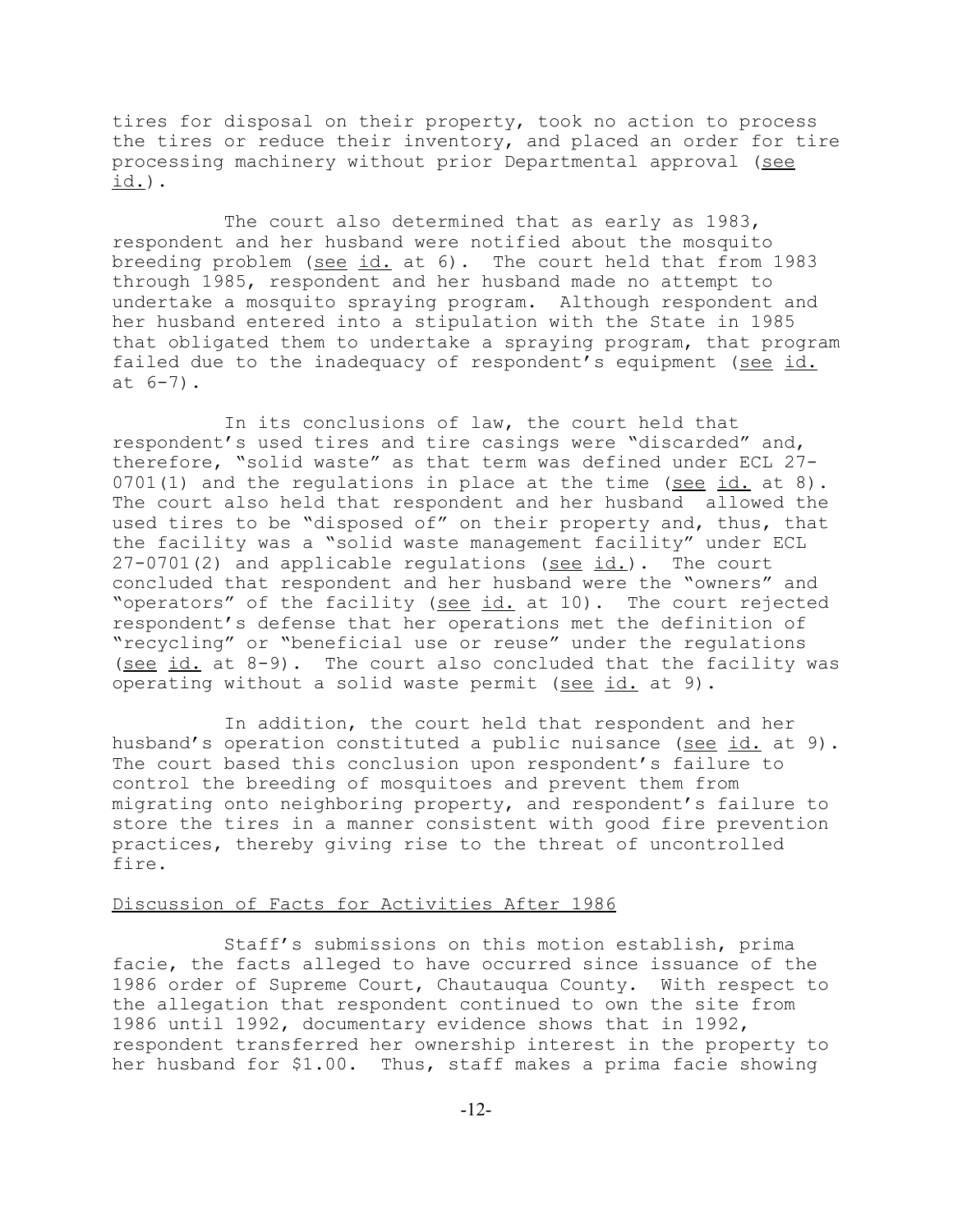that respondent continued to own the subject site until 1992.

Respondent's husband subsequently died intestate on November 25, 1994. Irrespective of the state of Mr. Hornburg's estate and respondent's ownership of the site, staff makes a prima facie showing that respondent continued to operate the facility located on the site from 1992 until the date of the motion. In verified notices of claim filed in 1995 as against the State, Chautauqua County and several county agencies, the Village of Sinclairville, the Town of Charlotte and the Sinclairville Fire Department, respondent admitted that she did business as H&H Tire, that she was the owner and operator of H&H Tire, a tire management and storage facility, and that H&H Tire was located on the subject site. She also admitted that a fire occurred on the site in April 1995 and continued to burn until July 1995, that approximately 500,000 tires were lost in the fire, and that the tires were her property. These admissions, verified by respondent, constitute informal judicial admissions in these proceedings and, thus, prima facie evidence of the facts asserted (see Matter of Liquidation of Union Indem. Ins. Co. of New York, 89 NY2d 94, 103 [1996]; Cook v Barr, 44 NY 156, 158 [1870]; Jack C. Hirsch, Inc. v North Hempstead, 177 AD2d 683 [1991]; see also Prince, Richardson on Evidence § 8-219, at 529- 530 [11th ed, Farrell]). Respondent's continued operation of the site since 1995 is established by the affidavit of Mark J. Hans, P.E., who indicates that respondent continues to act as a point of contact for operations on the site.

The affidavits and photographic evidence attached to the motion as exhibits corroborate the findings of fact and conclusions of law reached in the 1986 Supreme Court order and establish that conditions at the site have not improved since that order was issued. The record shows that as many as 21 large piles of used tires cover much of the approximately 30-acre site. The tires are well-worn in appearance, exposed to the elements, and no apparent care has been taken to preserve their value as tires. The photographs reveal that many of the tires are located below grade.

The record also confirms that a fire occurred at the site in April and May 1995 that forced the evacuation of local residents and the closure of a local school. Equipment and personnel from 40 volunteer fire departments, eight towns, and the County were employed to combat the fire. Present estimates indicate that between 3.5 million and 8 million tires remain at the site.

The record also reveals that the tires are not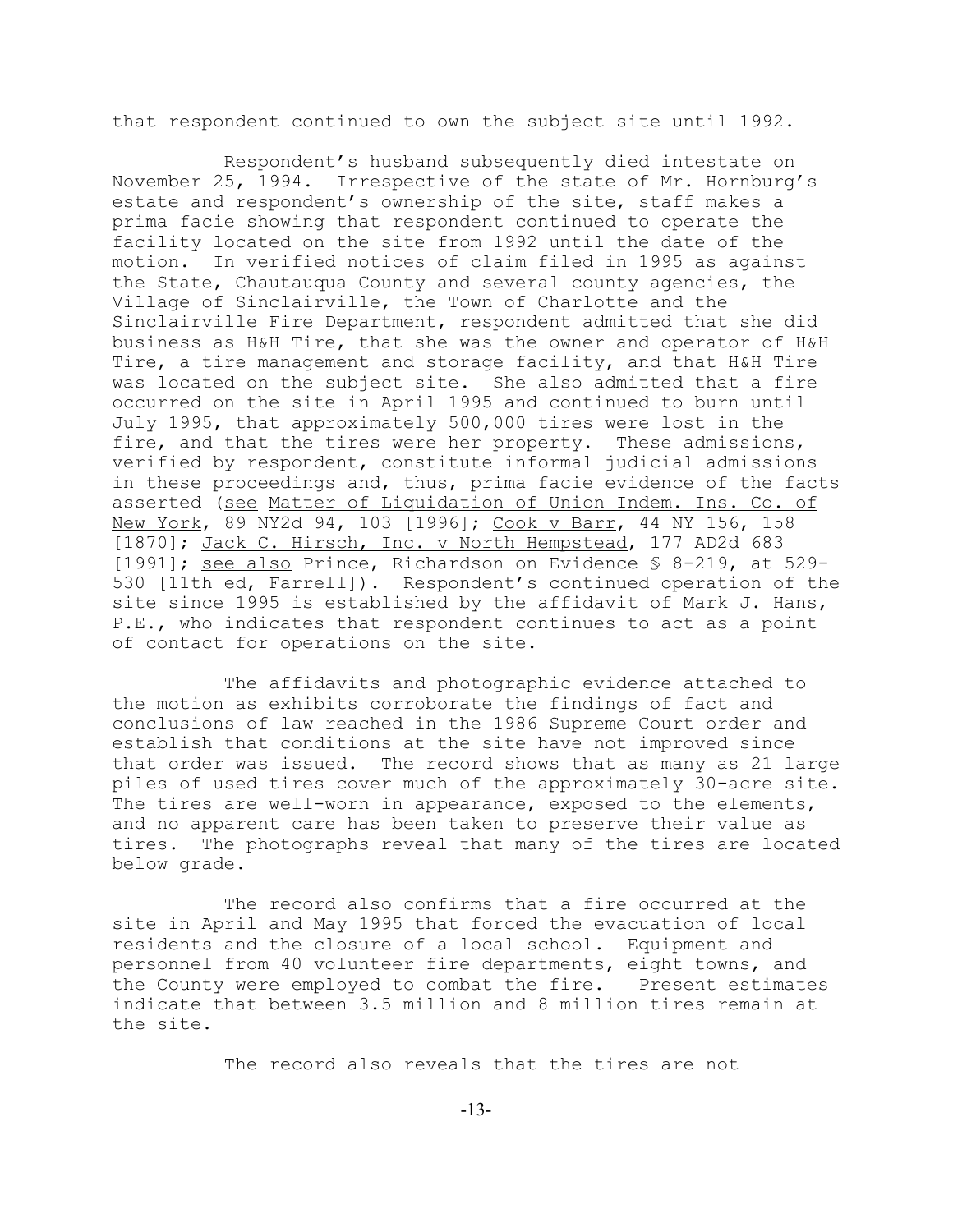maintained in piles 50 feet or less in width, 20 feet or less in height, or 10,000 square feet or less in surface area. A March 2004 inspection revealed that 18 of the 21 piles exceeded 10,000 square feet in surface area or were wider than 50 feet. The largest pile measured 70,000 square feet in surface area, and the smallest of the 18 measured 7,000 square feet (70 feet by 100 feet). The piles are not separated from surrounding vegetation, buildings, structures, or property lines. The separations between piles and the access roads that exist are not maintained, are overgrown with wild grasses, weeds, brush and trees, and cannot support or allow the access of firefighting equipment. The site also lacks an active hydrant or viable fire pond, and lacks strategically placed fire extinguishers. The site is not fenced.

Department staff's review of Departmental records pertaining to the waste tire facility at the subject site reveals that no solid waste management facility permit to operate a waste tire storage facility or any other solid waste management facility has been issued. In addition, review of the records reveals no site plan, monitoring and inspection plan, closure plan, contingency plan, storage plan, written Departmental approval to locate waste tires in excavations or below grade, or vector control plan are on file. Moreover, no quarterly operation reports or annual reports have been submitted for the site. No financial assurance to cover the cost of closure of the site has been provided to the Department.

## Liability for Violations Charged

# 1. Operating a Solid Waste Management Facility without a Permit

Department staff alleges that since at least August 26, 1981, respondent has failed to apply for or receive a permit from the Department to construct or operate a solid waste management facility. Specifically, staff alleges that from 1981 to 1989, respondent failed to apply for or receive a permit as required by the regulations generally applicable to solid waste management facilities (see Charge 1, above) and, from 1989 to present, the specific waste tire storage facility permit required by 6 NYCRR subpart 360-13 (see Charge 2, above).

Since 1973, the ECL has required that persons operating a new solid waste management facility obtain Departmental approval (see L 1973, ch 399,  $\frac{1}{2}$  [adding ECL former 27-0507]). Since 1979, ECL 27-0707, has provided: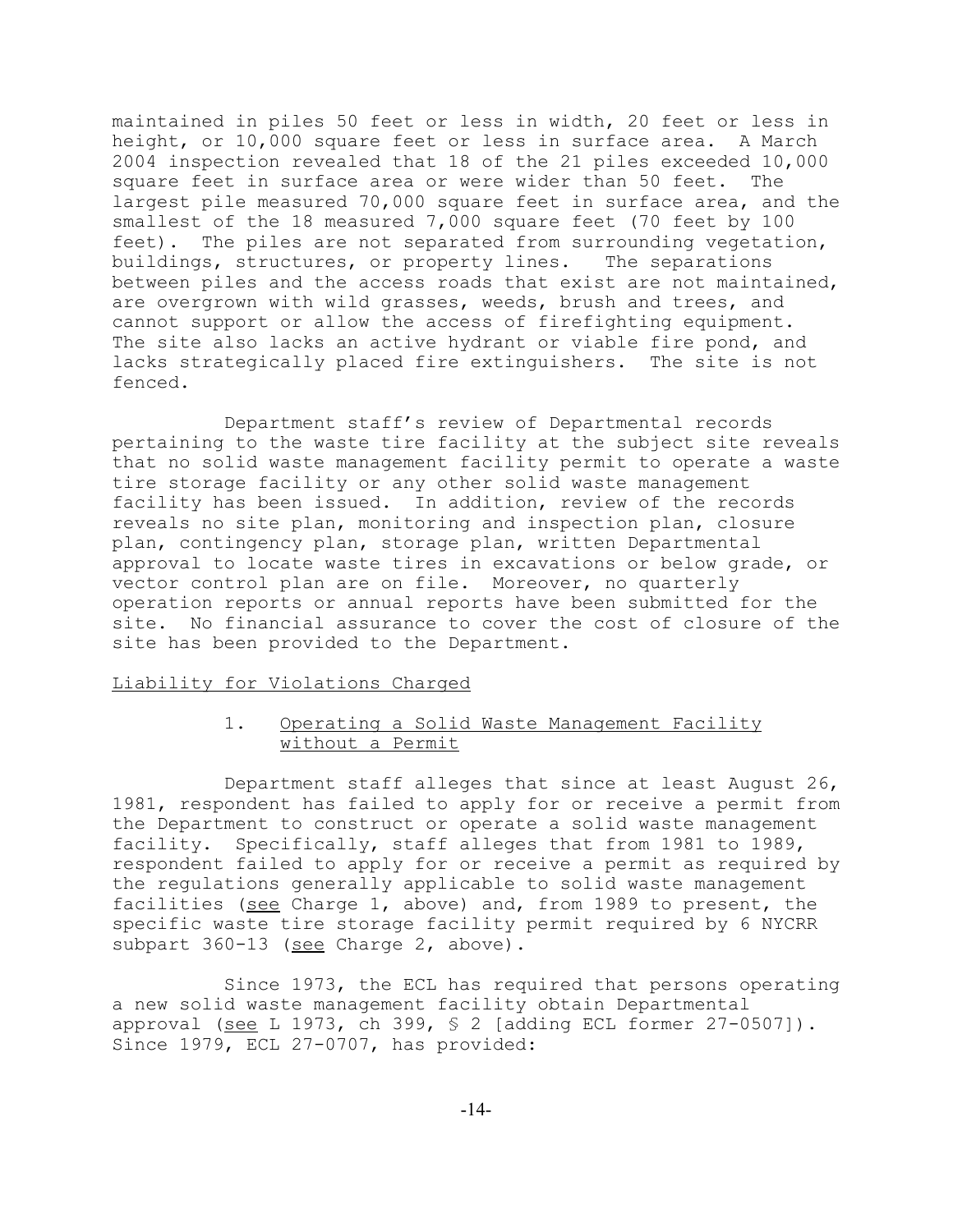"no person shall commence operation, including site preparation and construction, of a new solid waste management facility until such person has obtained a permit pursuant to this title"

(ECL 27-0707[1]; see L 1979, ch 233, § 30). A "solid waste management facility" is defined as:

> "any facility employed beyond the initial solid waste collection process including, but not limited to, transfer stations . . . processing systems, including resource recovery facilities for reducing solid waste volume . . . and facilities for compacting, composting or pyrolization of solid wastes, . . . and other solid waste disposal, reduction, or conversion facilities"

(ECL 27-0701[2]). "Solid waste management" is defined as "the purposeful and systematic . . . storage" of solid waste (see ECL 27-0701[3]). "Solid waste" is material which is "discarded or rejected as being spent, useless, worthless or in excess to the owners at the time of such discard, or rejection" (see ECL 27-0701[2]). The ECL authorizes the Department to adopt and promulgate rules and regulations governing the operation of solid waste management facilities (see ECL 27-0703[2]).

## a. 1981 to 1989

The Departmental regulations in effect from 1981 to 1989 provided that "no person shall . . . operate a solid waste management facility except in accordance with a valid operation permit issued to such person by the department pursuant to this Part" (see 6 NYCRR former  $360.2$ [b]).<sup>1</sup> In addition to the definition provided by ECL 27-0701(2), the regulations also

<sup>1</sup> In its motion, Department staff cites 6 NYCRR 360- 1.7(a)(1) as the relevant regulatory provision applicable to the charged failure to obtain a permit from 1981 to 1989. Section 360-1.7(a)(1) was not adopted until October 1988 and did not become effective until December 31, 1988. In its decision, however, Supreme Court, Chautauqua County, cited the correct regulatory provision and that decision was attached to the motion and served upon respondent. Accordingly, respondent may not be heard to argue that she was not given due notice of the correct regulatory provision supporting staff's first charge.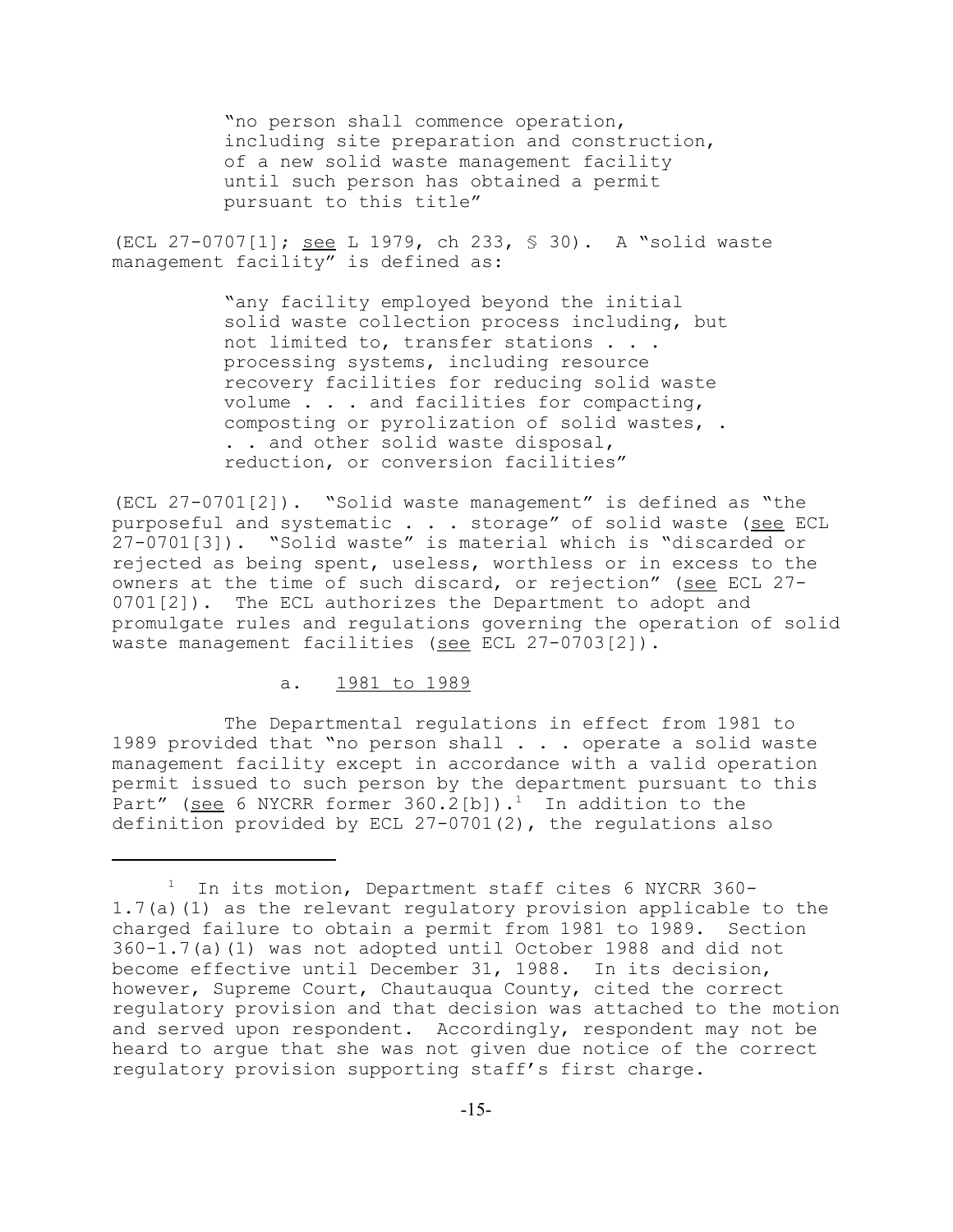included, among other things, "storage areas or facilities" in the definition of "solid waste management facilities" (see 6 NYCRR former 360.1[d][69]). "Solid waste" was further defined under the regulations (see 6 NYCRR former 360.1[c]).

As noted above, Supreme Court, Chautauqua County, determined in 1986 that the used tires and tire casings on respondent's site met the statutory and regulatory definition of "solid waste" and that the facility was a "solid waste management facility" (see Order, at 8). The court also determined that respondent and her husband were "owners" and "operators" of a solid waste management facility and that the obligations imposed by 6 NYCRR former part 360 were applicable to them (see id. at 10). The court concluded that because respondent and her husband admittedly had not applied for or obtained a solid waste permit, they were in violation of ECL article 27 and 6 NYCRR former part 360.

The evidence submitted in support of this motion reveals that respondent and her husband remained the "owners" and "operators" of the solid waste management facility on the site, and that, by 1989, they still had not obtained a solid waste permit pursuant to 6 NYCRR former 360.2(b). Thus, Department staff has established that from at least 1981 to 1989, respondent violated the regulatory requirement that she obtain a solid waste permit.

## b. 1989 to present

Effective December 31, 1988, the Department amended the general provisions of Part 360 to expressly incorporate waste tire storage facilities. Since December 31, 1988, the regulations have included "waste tire storage facilities" within the definition of "solid waste management facilities" (see 6 NYCRR 360-1.2[b][158]; see also 6 NYCRR former 360-1.2[b][145]).

Also since December 1988, the regulations have included an express definition for waste tires. From 1989 to 1993, the regulations defined "waste tires" as "any tire that has ceased to serve the purpose for which it was initially intended due to factors such as, but not limited to, wear or imperfections, and has been discarded" (see 6 NYCRR former 360-1.2[b][167]).

Since amendments effective October 9, 1993, the regulatory definition of "waste tires" was changed to "any solid waste which consists of whole tires or portions of tires" (6 NYCRR 360-1.2[b][183]). "Solid waste" is defined, among other things, as "discarded material," which, in turn, is defined as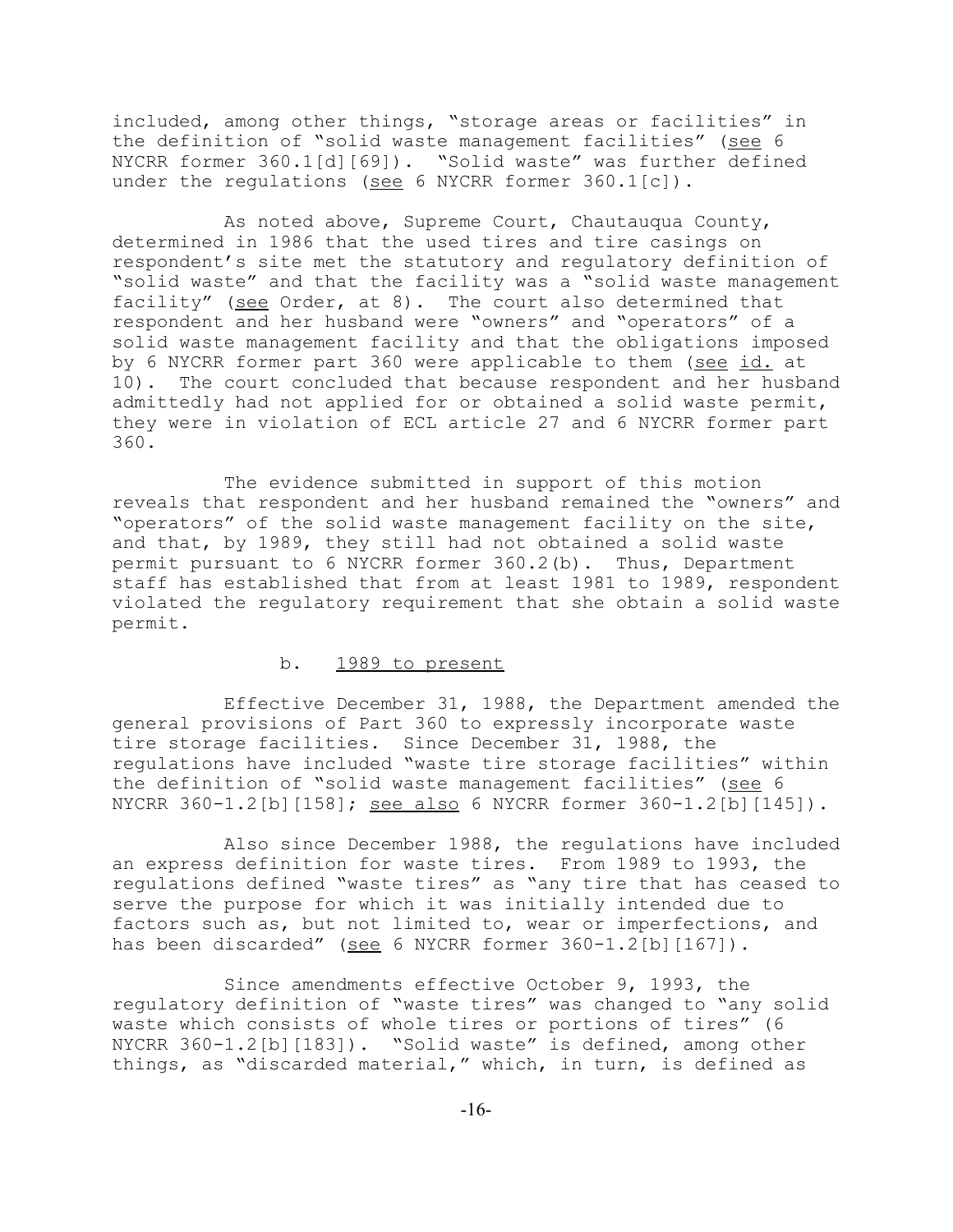material that is "abandoned by being  $\ldots$  accumulated [or] stored . . . instead of or before being disposed of" (6 NYCRR  $360 - 1.2[a][1], [2])$ .

The 1988 amendments to Part 360 also included a new subpart specifically applicable to the storage of waste tires before their treatment or disposal (see 6 NYCRR subpart 360-13). Effective December 31, 1988, the regulations provide that "no person shall engage in the storage of more than 1,000 waste tires at a time without first having obtained a permit to do so pursuant to this Part" (6 NYCRR 360-13.1[b]). Under the transition rules adopted in the 1988 amendments, owners or operators of existing waste tire storage facilities were required to submit by August 9, 1989, a complete application for a permit to operate or commence removal of the waste tires in accordance with a Department approved plan (see 6 NYCRR former  $360-13.1[c]$ ).

The Legislature subsequently amended ECL article 27 to also expressly provide for the regulation of waste tire storage facilities. In 1989, the Legislature added subdivision 6 to ECL 27-0703 effective August 7, 1989 (see L 1989, ch 88). Under subdivision 6, "the owner or operator of a solid waste management facility engaged in the storage of one thousand or more waste tires in existence on or after the effective date of this subdivision shall submit to the department a completed application for a permit to continue to operate such facility, or cease operations and begin removal of the waste tires from the facility and dispose of or treat them in a lawful manner pursuant to a removal plan approved by the department" (ECL 27-0703[6], as amended by L 2003, ch 62).

Staff alleges, and the undisputed facts reveal, that since August 7, 1989, respondent has never received a solid waste management facility permit to operate the waste tire storage facility on the site, in violation of 6 NYCRR 360-13.1. The used tires on the site are "waste tires" under the regulatory definitions applicable during the relevant time frame. Moreover, more than 1,000 waste tires have been and are being stored on the site. As the co-owner of the site until 1992, and as operator of the facility since then, respondent is a person engaged in the storage of more than 1,000 waste tires without a permit. In addition, no evidence exists that respondent has begun removal of the waste tires pursuant to a Department approved plan. Thus, from 1989 to present, respondent is liable for violating 6 NYCRR  $360 - 13.1$  (b).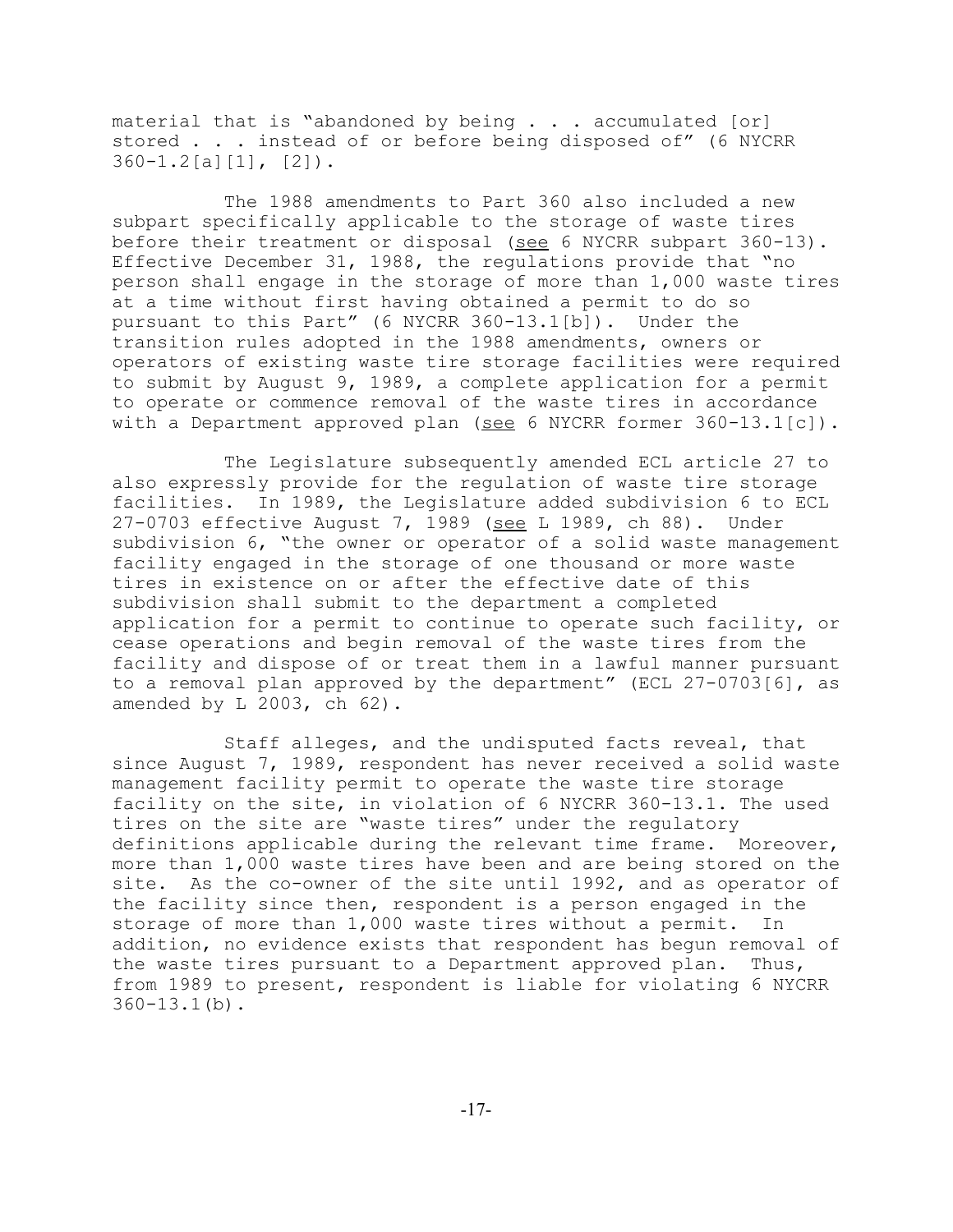# 2. Violations of Operational Requirements under Section 360-13.3

Department staff alleges that respondent has violated eight separate operational requirements (see Charges 15-22, above) applicable to all waste tire storage facilities subject to the permitting requirements of Subpart 360-13 (see 6 NYCRR 360- 13.3). Staff allege that respondent has been in violation since December 31, 1988, the date the operational requirements came into effect (see 6 NYCRR 360-13.3, as filed Oct. 28, 1988, effective Dec. 31, 1988). For the reasons that follow, the eight violations staff allege are established as a matter of law.

# a. Section 360-13.3(c)(1)

Section  $360-13.3(c)$  (1) requires that "all approach roads to the facility and access roads within the facility must be constructed for all weather conditions and maintained in passable condition at all times to allow for access by firefighting and emergency response equipment." The record establishes that the facility largely lacks access roads, and that those that do exist are overgrown and not maintained to allow for access by fire-fighting and emergency response equipment. Moreover, these conditions have existed since December 31, 1988 and persist to the present. Thus, the alleged violation of section 360-13.3(c)(1) is established.

# b. Section  $360-13.3(c)$  (4) -- Fire Extinguishers

Section 360-13.3(c)(4) requires that "waste tire facilities having a planned or actual capacity of 2,500 or more waste tires must have, at a minimum, . . . fully charged large capacity carbon dioxide or dry chemical fire extinguishers located in strategically placed enclosures throughout the entire facility in quantities as deemed necessary in the contingency plan or other fire protection and prevention equipment as approved by the local fire marshal." The record reveals that respondent's waste tire facility has an actual capacity well in excess of 2,500 waste tires. Nevertheless, no fire extinguishers or other fire protection and prevention equipment is located at the facility. These conditions have existed since December 31, 1988 and persist to the present. Thus, the alleged violation of section 360-13.3(c)(4) is established.

# c. Section  $360-13.3(c)$  (4) -- Active Hydrant or Viable Pond

Section  $360-13.3(c)$  (4) also requires that "waste tire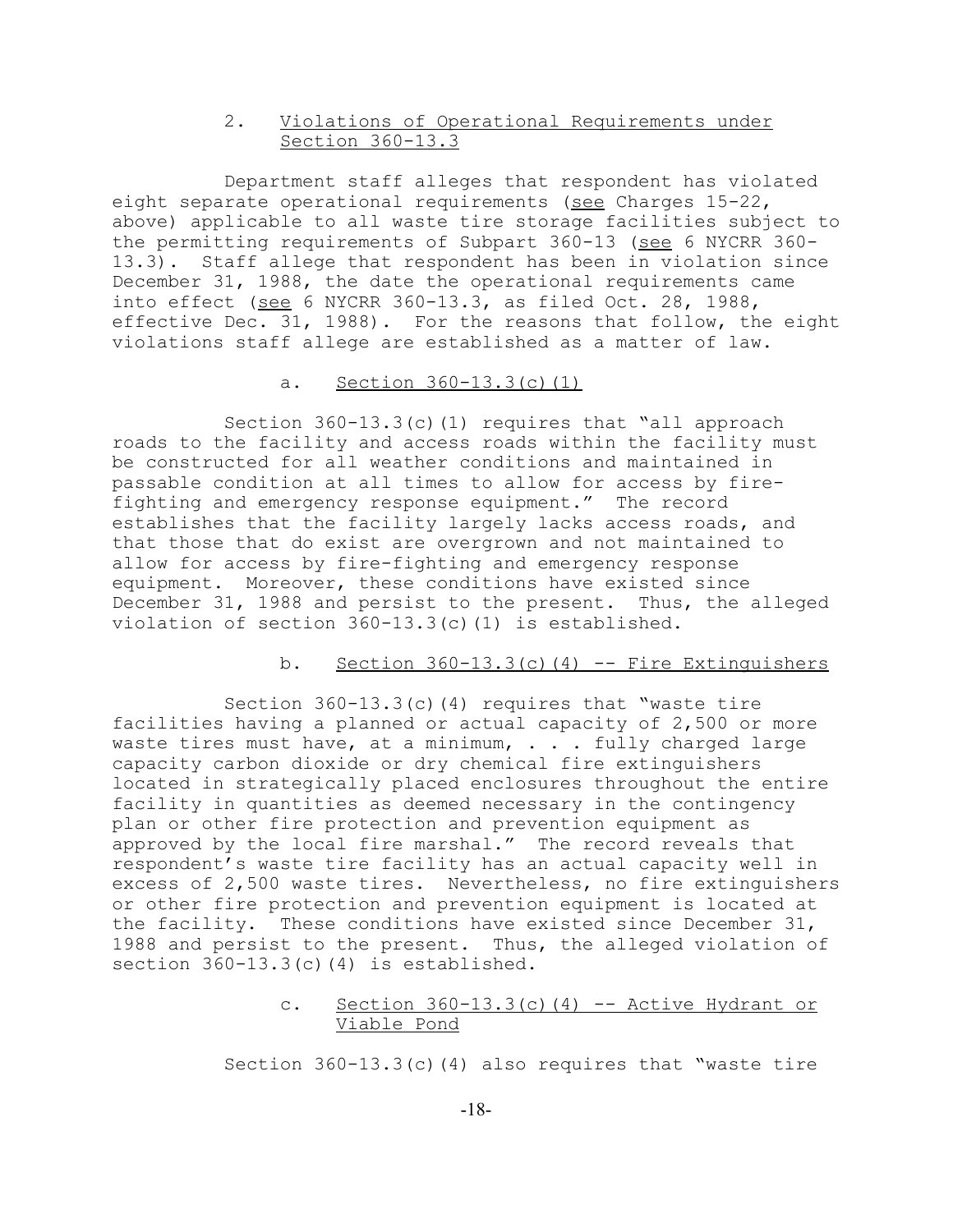facilities having a planned or actual capacity of 2,500 or more waste tires must have, at a minimum, an active hydrant or viable fire pond on the facility." The evidence establishes that no active hydrant or viable fire pond exists on the facility. This condition has existed since December 31, 1988, and persists to the present. Thus, the alleged violation of section 360- 13.3(c)(4) is established.

# d. Section 360-13.3(c)(5)

Section 360-13.3(c)(5) requires that "waste tire piles must be accessible on all sides to fire fighting and emergency response equipment." The evidence reveals that the large waste tire piles at respondent's facility are not accessible on all sides to fire fighting and emergency response equipment, and are not divided by fire lanes or access roads. This condition has existed since December 31, 1988, and persists to the present. Thus, the alleged violation of section 360-13.3(c)(5) is established.

# e. Section 360-13.3(c)(6)

Section 360-13.3(c)(6) requires that "potential ignition sources must be eliminated and combustibles must be removed as they accumulate." Weeds, grass and other combustible materials have been allowed to accumulate in the waste tire storage area. This condition has existed since December 31, 1988, and persists to the present. Thus, the alleged violation of section 360-13.3(c)(6) is established.

## f. Section 360-13.3(d)(2)

Section 360-13.3(d)(2) requires that "[f]acilities having a planned or actual capacity of 2,500 or more waste tires must be enclosed by a woven wire, chain-link or other acceptable fence material, at least six feet in height." The evidence establishes that respondent's facility is not enclosed by a fence of any sort. This condition has existed since December 31, 1988, and persists to the present. Thus, the alleged violation of section 360-13.3(d)(2) is established.

## g. Section 360-13.3(e)(2)

Section 360-13.3(e)(2) requires that the owner or operator of a waste tire storage facility must file quarterly operation reports with the Department. The record establishes that since December 31, 1988, respondent has failed to file any quarterly operation reports. Thus, the alleged violation of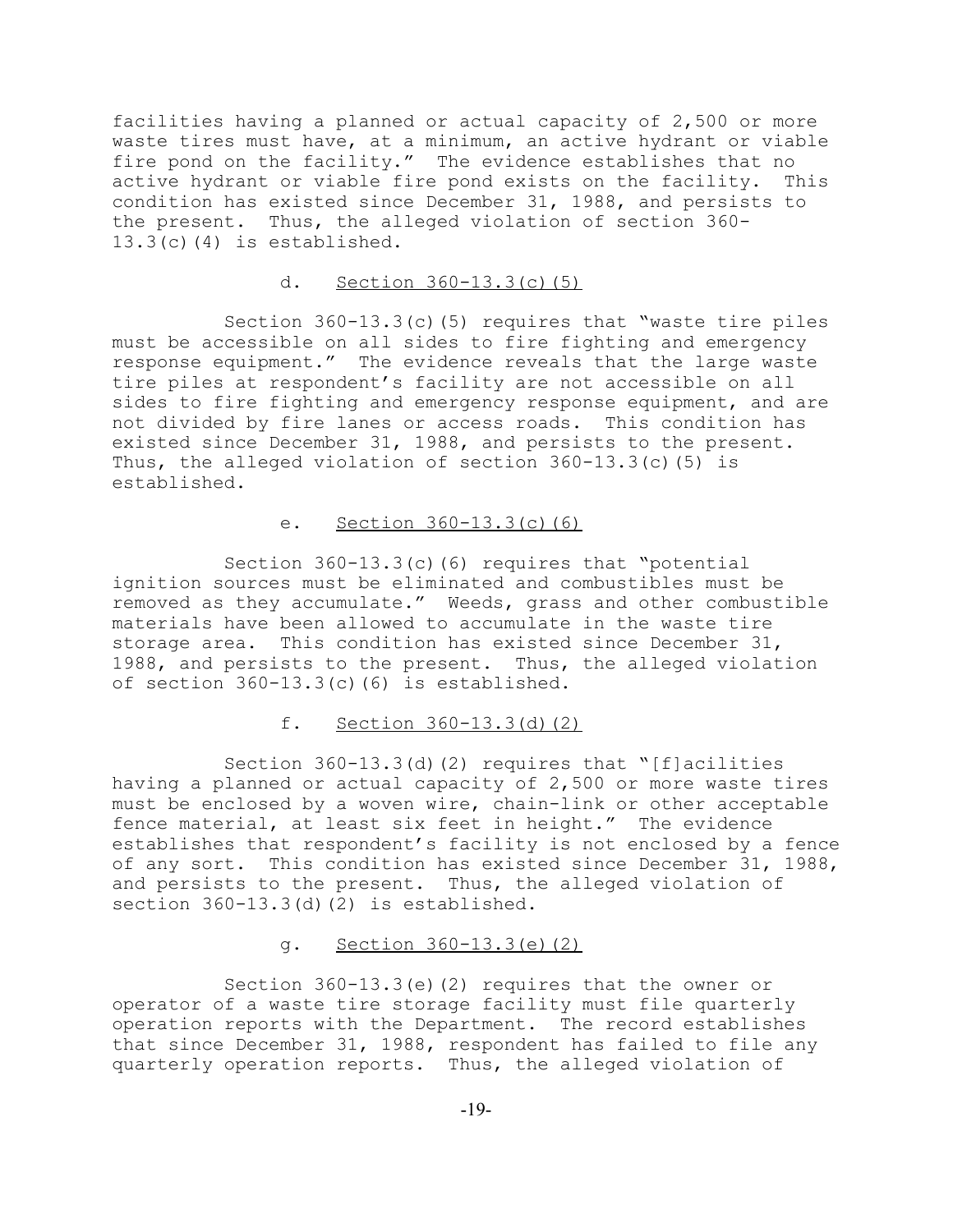section 360-13.3(e)(2) is established.

### h. Section 360-13.3(e)(3)

Section 360-13.3(e)(3) requires that the owner or operator of a waste tire storage facility must file annual reports with the Department. The record establishes that since December 31, 1988, respondent has failed to file any annual reports. Thus, the alleged violation of section 360-13.3(e)(3) is established.

# 3. Violations of Permit Application Requirements under Section 360-13.2

Department staff alleges that respondent has violated various provisions of section 360-13.2, which establishes application requirements for a permit to operate a waste tire storage facility used to store 1,000 or more waste tires at a time. For the reasons that follow, however, I am reserving decision on whether respondent is liable for these alleged violations.

Department staff specifically alleges that since December 31, 1988, respondent has failed to submit a site plan, a monitoring and inspection plan, a closure plan, a contingency plan, a storage plan, and a vector control plan, in violation of 6 NYCRR  $360-13.2(b)$ , (e), (f), (h), (i), and (j) (see Charge 7, above). Staff also alleges that respondent failed to maintain the facility in accordance with the storage plan requirements established at 6 NYCRR  $360-13.2(i)(3)$ ,  $(4)$ , and  $(5)$ , or obtain Departmental approval to locate waste tires in excavations or below grade as required by paragraph  $360-13.2(i)(7)$  (see Charges 8-14, above). In addition, staff alleges that since October 9, 1993, respondent has failed to submit the contingency plan as required by section 360-13.2(h) as amended, and failed to comply with various provisions of the National Fire Protection Association standards incorporated therein (see Charges  $3-5$ ).

It is not apparent, under the circumstances presented, whether the failure to submit the plans referred to by staff, or otherwise operate the facility in accordance with the standards that govern those plans, are violations separate and distinct from respondent's failure to apply for or obtain a waste tire storage facility permit. The regulations expressly provide that "an application for an initial permit to construct or operate a waste tire storage facility used to store 1,000 or more waste tires at a time must include" the plans cited by staff (6 NYCRR 360-13.2). Moreover, the express standards cited are included in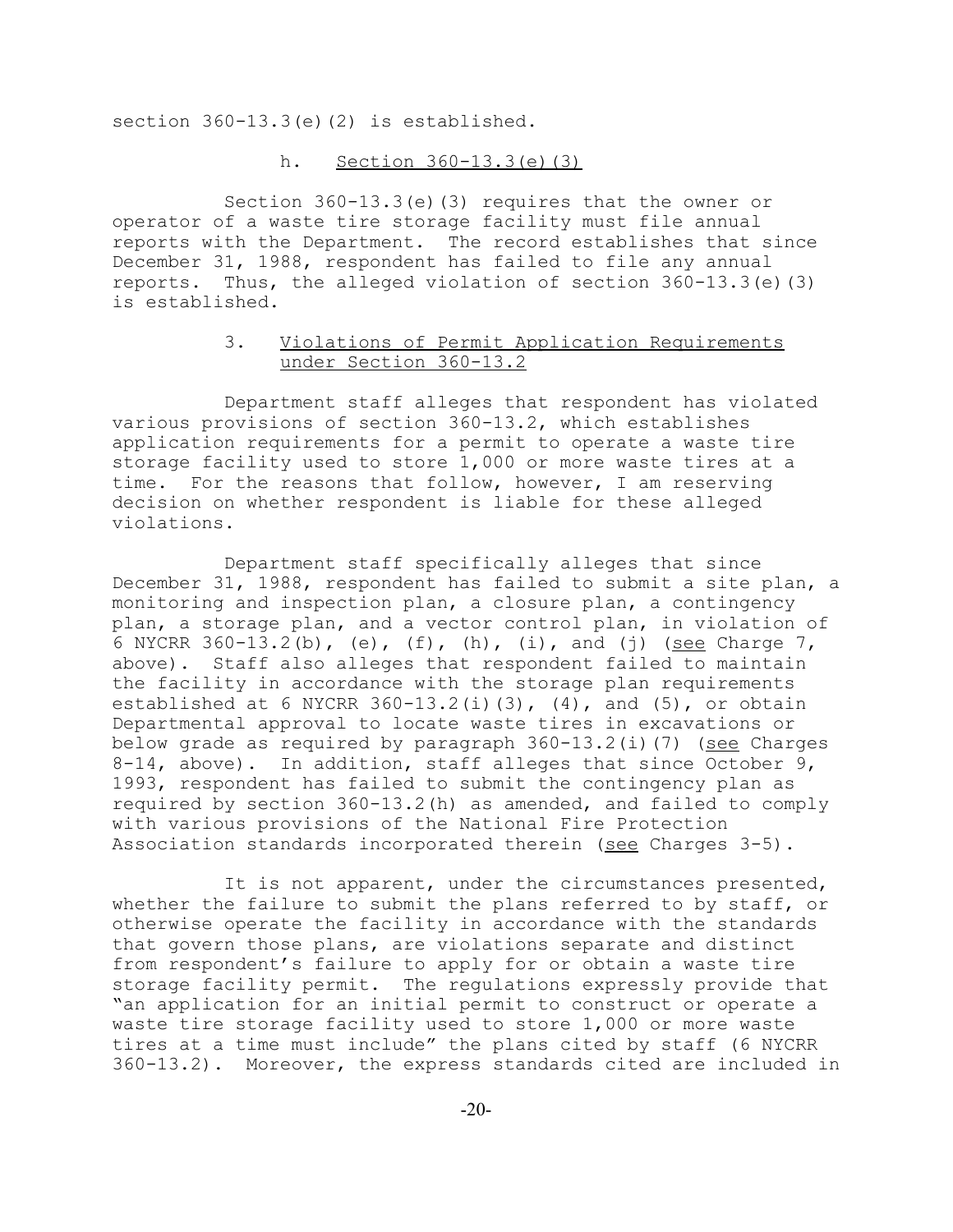the permit application requirement provisions of section 360- 13.2, not the operational requirement provisions of section 360- 13.3. While it is likely that the failure to submit the plans cited or otherwise comply with the standards governing those plans are relevant aggravating factors to be considered when determining the gravity of a respondent's failure to apply for or obtain a permit, a plain reading of the regulations suggests that such failure is a basis for permit denial, and does not constitute a separate violation of operating requirements.

The question presented here is apparently one of first impression, given the context of this case. Moreover, Department staff's submissions do not contain legal arguments addressing the issue. I consider it inappropriate to resolve these open questions without first affording the opportunity for development of the issue. Accordingly, I am reserving for oral argument and briefing the issue whether respondent is separately liable for the violations of section 360-13.2 alleged.

## 4. Operation of a Noncompliant Waste Tire Stockpile

Department staff seeks a determination that respondent has owned and presently operates a noncompliant waste tire stockpile as that term is defined by ECL 27-1901(6). ECL 27- 1901(6), which was adopted effective September 12, 2003 (see L 2003, ch 62, pt V1, § 7), defines "noncompliant waste tire stockpile" as:

> "a facility, including a waste tire storage facility, parcel of property, or site so designated by the department in accordance with this title, where one thousand or more waste tires or mechanically processed waste tires have been accumulated, stored or buried in a manner that the department . . . has determined violates any judicial administrative order, decree, law, regulation, or permit or stipulation relating to waste tires, waste tire storage facilities or solid waste."

A noncompliant waste tire stockpile is subject to the abatement provisions of ECL 27-1907.

In this case, respondent has owned and presently operates the subject waste tire storage facility. As a consequence of the violations of Departmental regulations determined above, the facility constitutes a noncompliant waste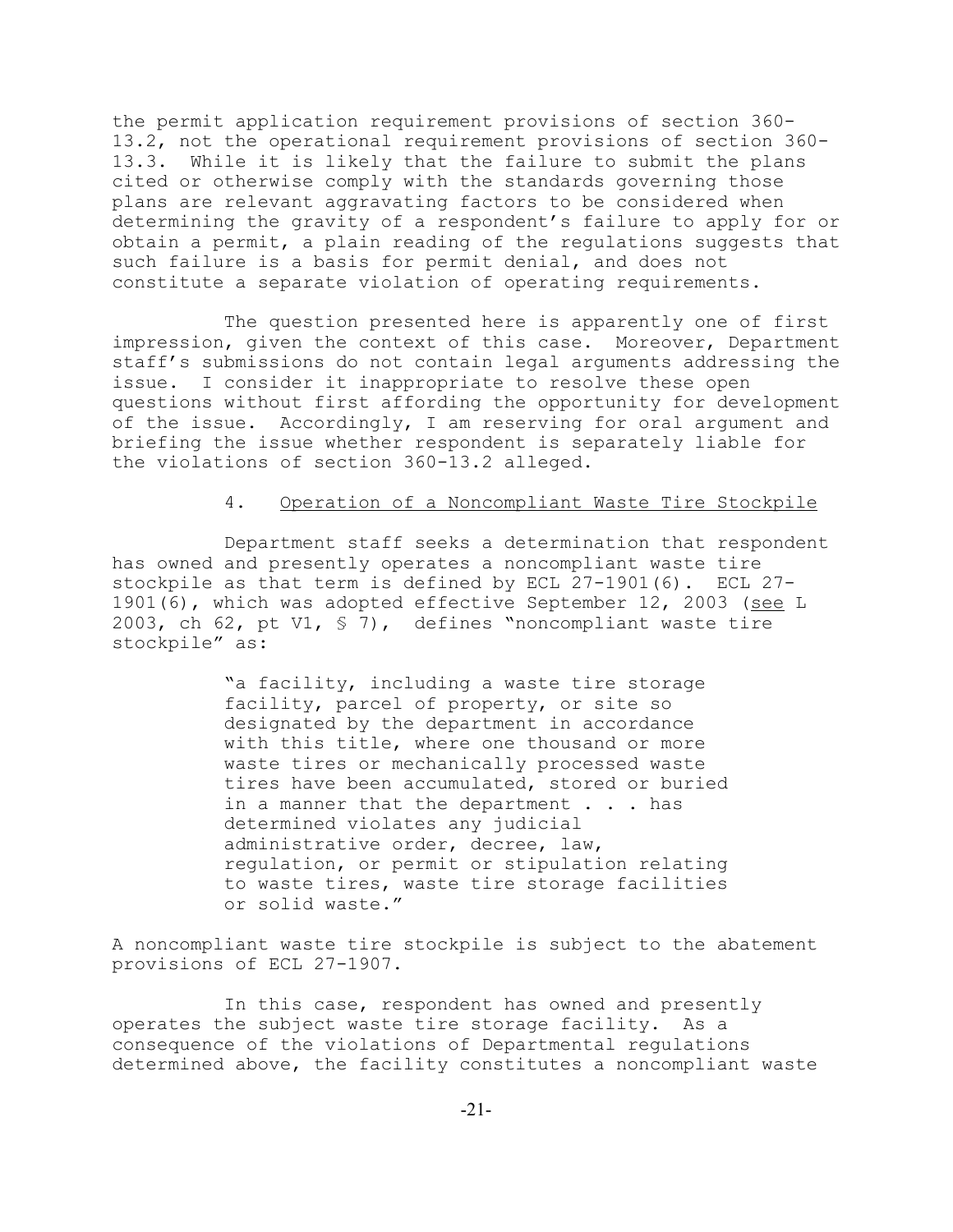tire stockpile as defined by ECL 27-1901(6). Thus, respondent has owned and presently operates a noncompliant waste tire stockpile.

### Penalty and Other Relief Requested

Department staff seeks an order of the Commissioner directing respondent to immediately stop allowing any waste tires onto the site (see Relief Sought ¶ I, above). ECL 71-2703(1)(a) provides that any person who violates any provision of, or who fails to perform any duty imposed by, ECL article 27, title 7, or any rule or regulations promulgated pursuant thereto may be enjoined from continuing such violation. Respondent's ownership and operation of the waste tire storage facility without a permit constitutes a violation of ECL article 27, title 7 and the regulations promulgated pursuant thereto. Moreover, the operation of the facility in violation of the operational requirements established at 6 NYCRR 360-13.3 also constitutes a violation of the regulations promulgated pursuant to ECL article 27, title 7. Thus, staff is entitled to an order enjoining respondent from any further violations, and I recommend that the Commissioner issue an order accordingly.

Department staff also seeks an order of the Commissioner directing respondent to remove all tires from the site in strict accordance with the plan and schedule detailed in the motion papers (see Relief Sought ¶ II, above), to fully cooperate and refrain from interfering with the State in the event the State must take over abatement (see id. ¶ IV), and to reimburse the Waste Tire Management and Recycling Fund ("Fund") the full amount of any expenditures incurred by the State to investigate, establish liability for, and abate the noncompliant waste tire stockpile (see id. 1 VII). Staff is entitled to the relief sought, in part.

ECL 27-0703(6) provides that the owner or operator of a solid waste management facility engaged in the storage of 1,000 or more tires shall submit to the Department a completed application for a permit to continue to operate such facility, or cease operations and begin removal of the waste tires from the facility. In addition, ECL 27-1907 requires that the "owner or operator of a noncompliant waste tire stockpile shall, at the department's request, submit to and/or cooperate with any and all remedial measures necessary for the abatement of noncompliant waste tire stockpiles with funds from the waste tire management and recycling fund pursuant to" State Finance Law § 92-bb (ECL 27-1907[2]).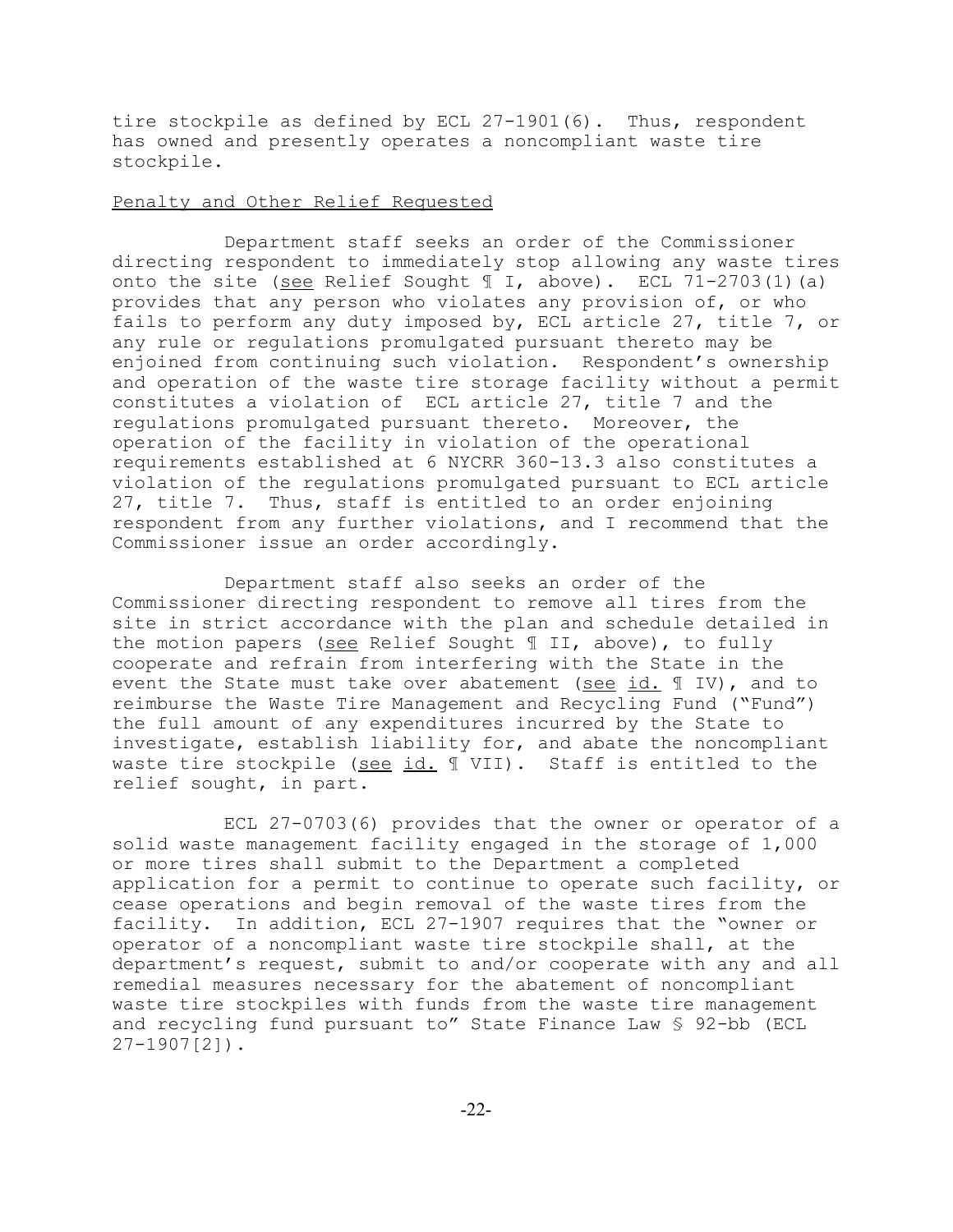The expenses of remedial and fire safety activities at a noncompliant waste tire stockpile shall be paid by the owner or operator of the stockpile, or shall be paid from the Fund and shall be a debt recoverable by the State from the owner or operator (see ECL 27-1907[3]). Any and all monies recovered pursuant to ECL 27-1907 are to be credited to the Fund (see id.; ECL  $27-1907$ [5]).

Accordingly, staff is entitled to an order directing respondent to remove the tires from the site and I recommend that the Commissioner grant the relief sought in paragraph II. In the event respondent does not comply with the removal order, respondent would be liable to reimburse the State for expenses of "remedial and fire safety activities" at the site that are paid from the Fund. Accordingly, staff is entitled to part of the relief sought in paragraph VII, and I recommend that the Commissioner grant that relief.

However, to the extent staff seeks reimbursement for costs associated with determining the existence of the violations alleged, responding to the violations, establishing that the parcel of land is a noncompliant waste tire stockpile, and investigating that stockpile, I am reserving decision for further argument and briefing. It is not clear that assessment of costs beyond those associated with "remedial and fire safety activities" are authorized by ECL 27-1907(3).

Moreover, I reserve decision on the remaining relief sought by Department staff. In paragraph III, Department staff seeks the posting of a surety to secure strict and faithful performance of respondent's remediation and abatement obligations. However, the statutory and regulatory provision cited appear to contemplate the posting of a surety as a condition for permit issuance or denial (see ECL 27-0703[6]; 6 NYCRR 360-1.12 and 13.2[g]). It is not clear whether these or any other statutory or regulatory provisions authorize the imposition of a surety requirement upon respondent in the absence of a permit.

In paragraph V, Department staff also request costs associated with prosecution of this enforcement action, and any costs associated with overseeing site remediation as well as the State's assumption of responsibility for implementing the abatement plan in the event respondent fails to strictly comply with such plan. It is not clear whether these costs are different than those sought pursuant to paragraph VII and, if so, the statutory authorization for such costs.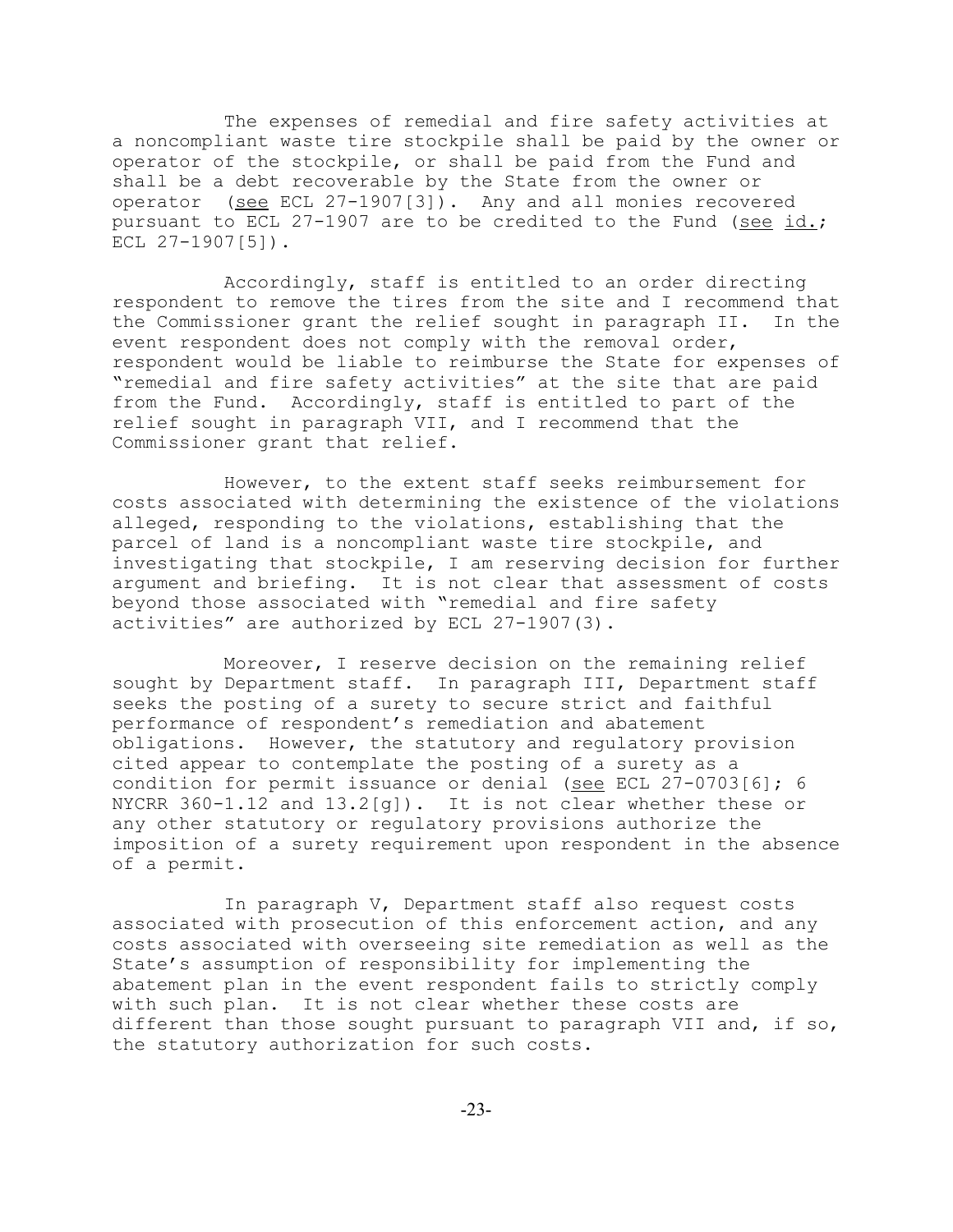Finally, because I have reserved decision on the alleged violations of 6 NYCRR 360-13.2, it is appropriate to reserve decision on the penalty to be assessed. Thus, I reserve decision concerning the relief sought in paragraph VI.

#### CONCLUSIONS OF LAW

In sum, my conclusions of law are as follows:

1. The used tires and tire casings on the subject site were "solid waste" as that term was defined under 6 NYCRR former 360.1(c), because the tires had served their original intended use and were discarded by their previous owners before being stored on the site.

2. The site constituted a "solid waste management facility" as that term was defined under 6 NYCRR former 360.1(d)(69), because solid waste in the form of used tires and tire casings was stored at the facility.

3. The used tires and tire casings on the subject site were also "waste tires" as that term was defined under 6 NYCRR former 360-1.2(b)(167), because the tires had ceased to serve the purpose for which they were initially intended and had been discarded.

4. The used tires and tire casing on the subject site are also "waste tires" as that term is defined under 6 NYCRR 360- 1.2(b)(183) because the tires are solid waste consisting of whole tires or portions of tires.

5. The site constitutes a "solid waste management facility" as that term is defined by 6 NYCRR 360-1.2(b)(158), because it is a waste tire storage facility (see also 6 NYCRR former 360-1.2[b][145]).

6. Respondent Beverly R. Hornburg owned and operated the solid waste management facility on the site in the past, when the waste tires were first accumulated, and now operates the facility on the site.

7. From August 26, 1981, to August 7, 1989, respondent violated 6 NYCRR former 360.2(b) because she operated a solid waste management facility without a valid permit issued to her by the Department pursuant to 6 NYCRR former part 360.

8. From August 7, 1989 until the present, respondent violated 6 NYCRR 360-13.1(b) because she has been and is a person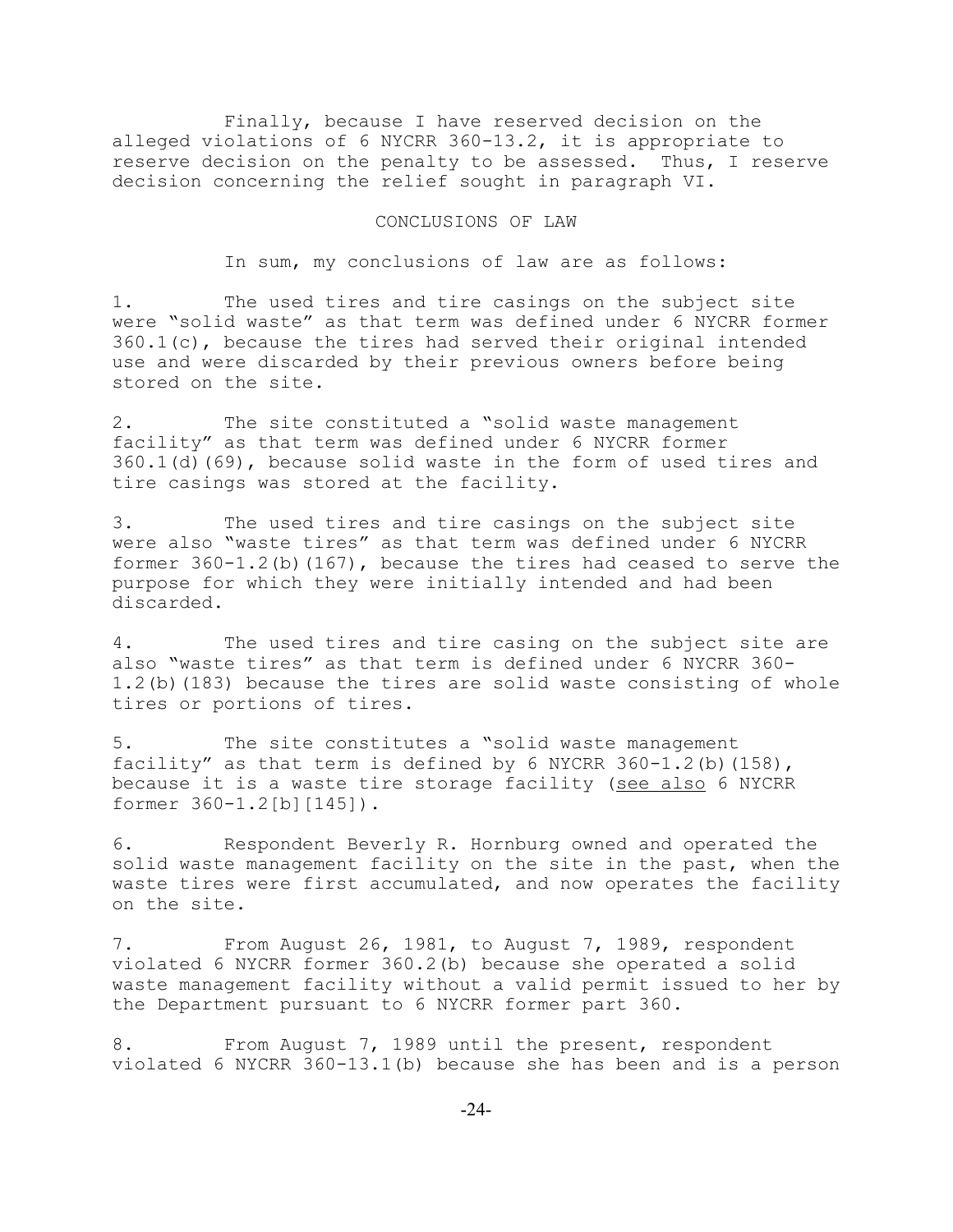engaged in storing 1,000 or more waste tires at a time without first having obtained a permit to do so pursuant to 6 NYCRR part 360.

9. Since December 31, 1988, respondent violated 6 NYCRR  $360-13.3(c)$  (1) because she has failed to maintain access roads within the storage facility in passable conditions at all times to allow for access by firefighting and emergency response equipment.

10. Since December 31, 1988, respondent violated 6 NYCRR 360-13.3(c)(4) because she operated a waste tire storage facility with an actual capacity of 2,500 or more waste tires that does not have fully charged large capacity carbon dioxide or dry chemical fire extinguishers located in strategically placed enclosures through the entire facility.

11. Since December 31, 1988, respondent violated 6 NYCRR  $360-13.3(c)$  (4) because she operated a waste tire storage facility with an actual capacity of 2,500 or more waste tires that does not have an active hydrant or viable fire pond on the facility.

12. Since December 31, 1988, respondent violated 6 NYCRR 360-13.3(c)(5) because she failed to maintain waste tire piles that are accessible on all sides to fire fighting and emergency response equipment.

13. Since December 31, 1988, respondent violated 6 NYCRR 360-13.3(c)(6) because she failed to eliminate potential ignition sources within the storage area.

14. Since December 31, 1988, respondent violated 6 NYCRR 360-13.3(d)(2) because she operated a waste tire storage facility having an actual capacity of 2,500 or more waste tires that is not enclosed by a woven wire, chain-link or other acceptable fence material, at least six feet in height.

15. Since December 31, 1988, respondent violated 6 NYCRR 13.3(e)(2) by failing to file quarterly operation reports with the Department.

16. Since December 31, 1988, respondent violated 6 NYCRR 13.3(e)(3) by failing to file annual reports with the Department.

17. As a result of the above violations, respondent has owned and presently operates a "noncompliant waste tire stockpile" as that term is defined by ECL 27-1901(6).